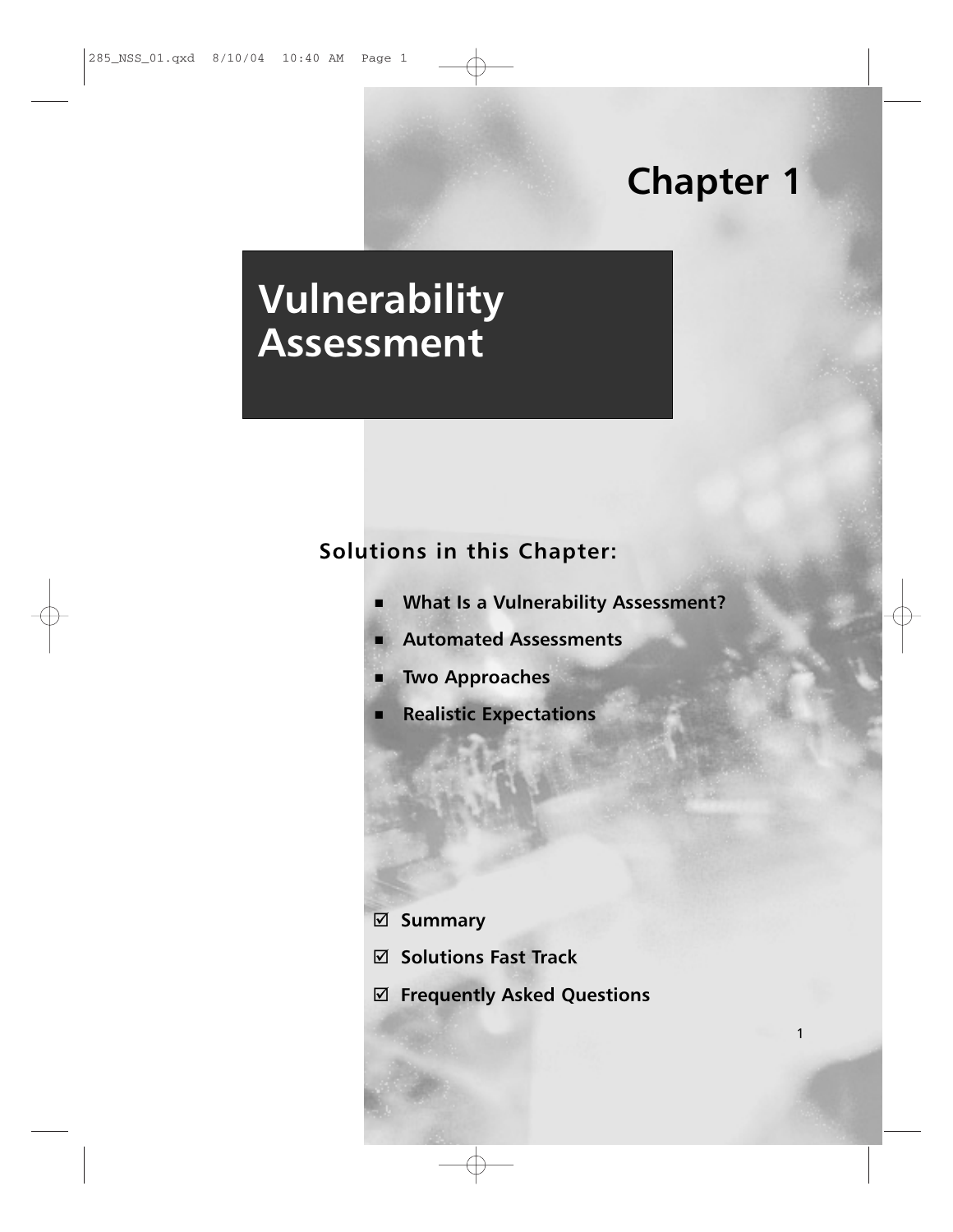# **Introduction**

In the war zone that is the modern Internet, manually reviewing each networked system for security flaws is no longer feasible. Operating systems, applications, and network protocols have grown so complex over the last decade that it takes a dedicated security administrator to keep even a relatively small network shielded from attack.

Each technical advance brings wave after wave of security holes.A new protocol might result in dozens of actual implementations, each of which could contain exploitable programming errors. Logic errors, vendor-installed backdoors, and default configurations plague everything from modern operating systems to the simplest print server.Yesterday's viruses seem positively tame compared to the highly optimized Internet worms that continuously assault every system attached to the global Internet.

To combat these attacks, a network administrator needs the appropriate tools and knowledge to identify vulnerable systems and resolve their security problems before they can be exploited. One of the most powerful tools available today is the vulnerability assessment, and this chapter describes what it is, what it can provide you, and why you should be performing them as often as possible. Following this is an analysis of the different types of solutions available, the advantages of each, and the actual steps used by most tools during the assessment process.The next section describes two distinct approaches used by the current generation of assessment tools and how choosing the right tool can make a significant impact on the security of your network. Finally, the chapter closes with the issues and limitations that you can expect when using any of the available assessment tools.

# **What Is a Vulnerability Assessment?**

To explain vulnerability assessments, we first need to define what a vulnerability is. For the purposes of this book, *vulnerability* refers to any programming error or misconfiguration that could allow an intruder to gain unauthorized access.This includes anything from a weak password on a router to an unpatched programming flaw in an exposed network service. Vulnerabilities are no longer just the realm of system crackers and security consultants; they have become the enabling factor behind most network worms, spyware applications, and e-mail viruses.

Spammers are increasingly relying on software vulnerabilities to hide their tracks; the open mail relays of the 1990s have been replaced by compromised "zombie" proxies of today, created through the mass exploitation of common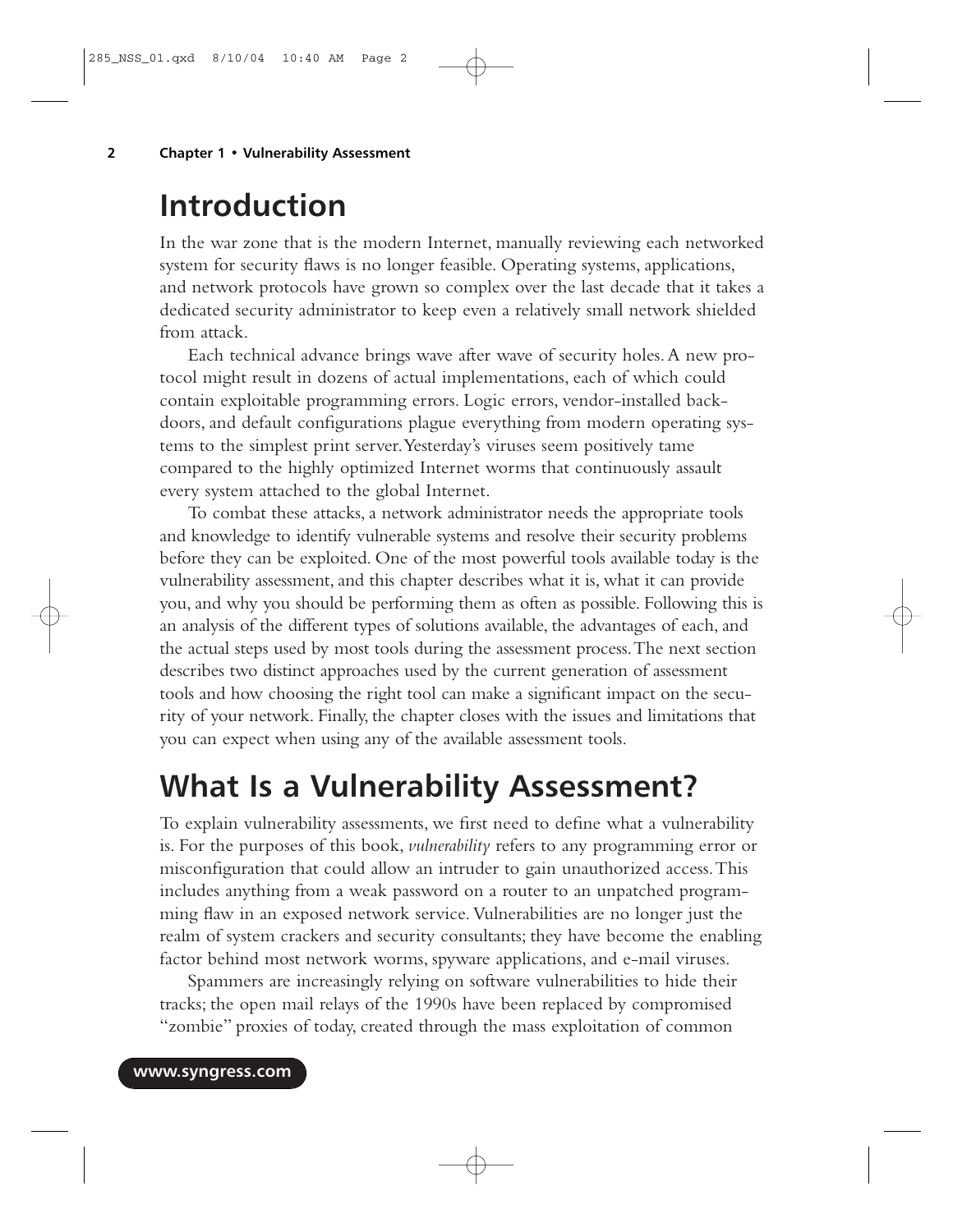vulnerabilities.A question often asked is,"Why would someone target my system?"The answer is that most exploited systems were not targeted; they were simply one more address in a network range being scanned by an attacker.They were targets of opportunity, not choice. Spammers do not care whether a system belongs to an international bank or your grandmother Edna; as long as they can install their relay software, it makes no difference to them.

Vulnerability assessments are simply the process of locating and reporting vulnerabilities.They provide you with a way to detect and resolve security problems before someone or something can exploit them. One of the most common uses for vulnerability assessments is their capability to validate security measures. If you recently installed a new intrusion detection system (IDS), a vulnerability assessment allows you to determine how well that solution works. If the assessment completes and your IDS didn't fire off a single alert, it might be time to have a chat with the vendor.

The actual process for vulnerability identification varies widely between solutions; however, they all focus on a single output—the report.This report provides a snapshot of all the identified vulnerabilities on the network at a given time. Components of this report usually include a list detailing each identified vulnerability, where it was found, what the potential risk is, and how it can be resolved. Figure 1.1 shows a sample Nessus Security Scanner report for a network of only five systems; the number of vulnerabilities is already over 100!





**www.syngress.com**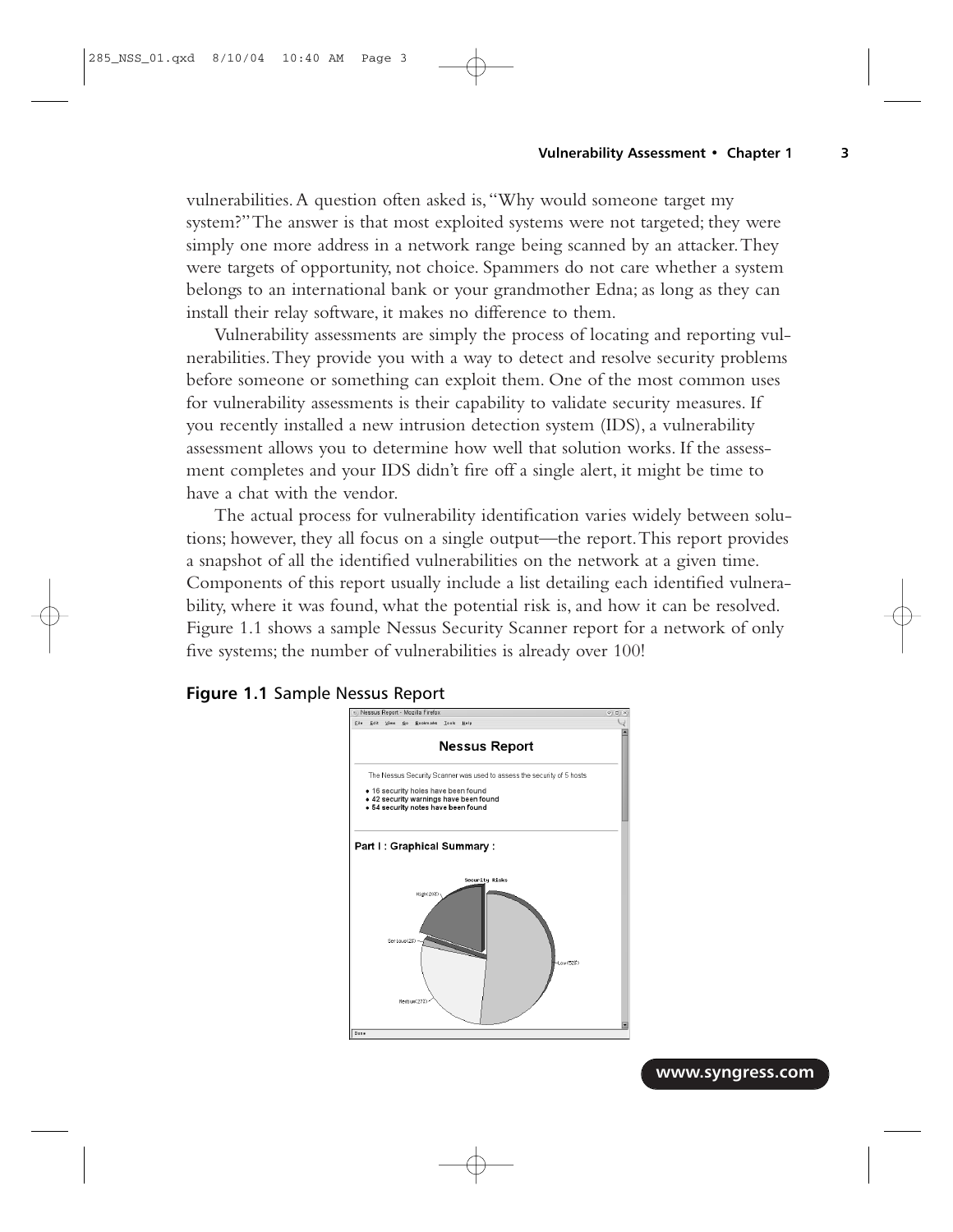## Why a Vulnerability Assessment?

Vulnerability assessments have become a critical component of many organizations' security infrastructures; the ability to perform a networkwide security snapshot supports a number of security vulnerability and administrative processes.When a new vulnerability is discovered, the network administrator can perform an assessment, discover which systems are vulnerable, and start the patch installation process. After the fixes are in place, another assessment can be run to verify that the vulnerabilities were actually resolved.This cycle of assess, patch, and re-assess has become the standard method for many organizations to manage their security issues.

Many organizations have integrated vulnerability assessments into their system rollout process. Before a new server is installed, it first must go through a vulnerability assessment and pass with flying colors.This process is especially important for organizations that use a standard build image for each system; all too often, a new server can be imaged, configured, and installed without the administrator remembering to install the latest system patches. Additionally, many vulnerabilities can only be resolved through manual configuration changes; even an automated patch installation might not be enough to secure a newly imaged system. It's much easier to find these problems at build time when configuration changes are simple and risk-free than when that system is deployed in the field. We strongly recommend performing a vulnerability assessment against any new system before deploying it.

While many security solutions complicate system administration, vulnerability assessments can actually assist an administrator.Although the primary purpose of an assessment is to detect vulnerabilities, the assessment report can also be used as an inventory of the systems on the network and the services they expose. Since enumerating hosts and services is the first part of any vulnerability assessment, regular assessments can give you a current and very useful understanding of the services offered on your network.Assessments assist in crises: when a new worm is released, assessment reports are often used to generate task lists for the system administration staff, allowing them to prevent a worm outbreak before it reaches critical mass.

Asset classification is one of the most common nonsecurity uses for vulnerability assessment tools. Knowing how many and what types of printers are in use will help resource planning. Determining how many Windows 95 systems still need to be upgraded can be as easy as looking at your latest report.The ability to glance quickly at a document and determine what network resources might be overtaxed or underutilized can be invaluable to topology planning.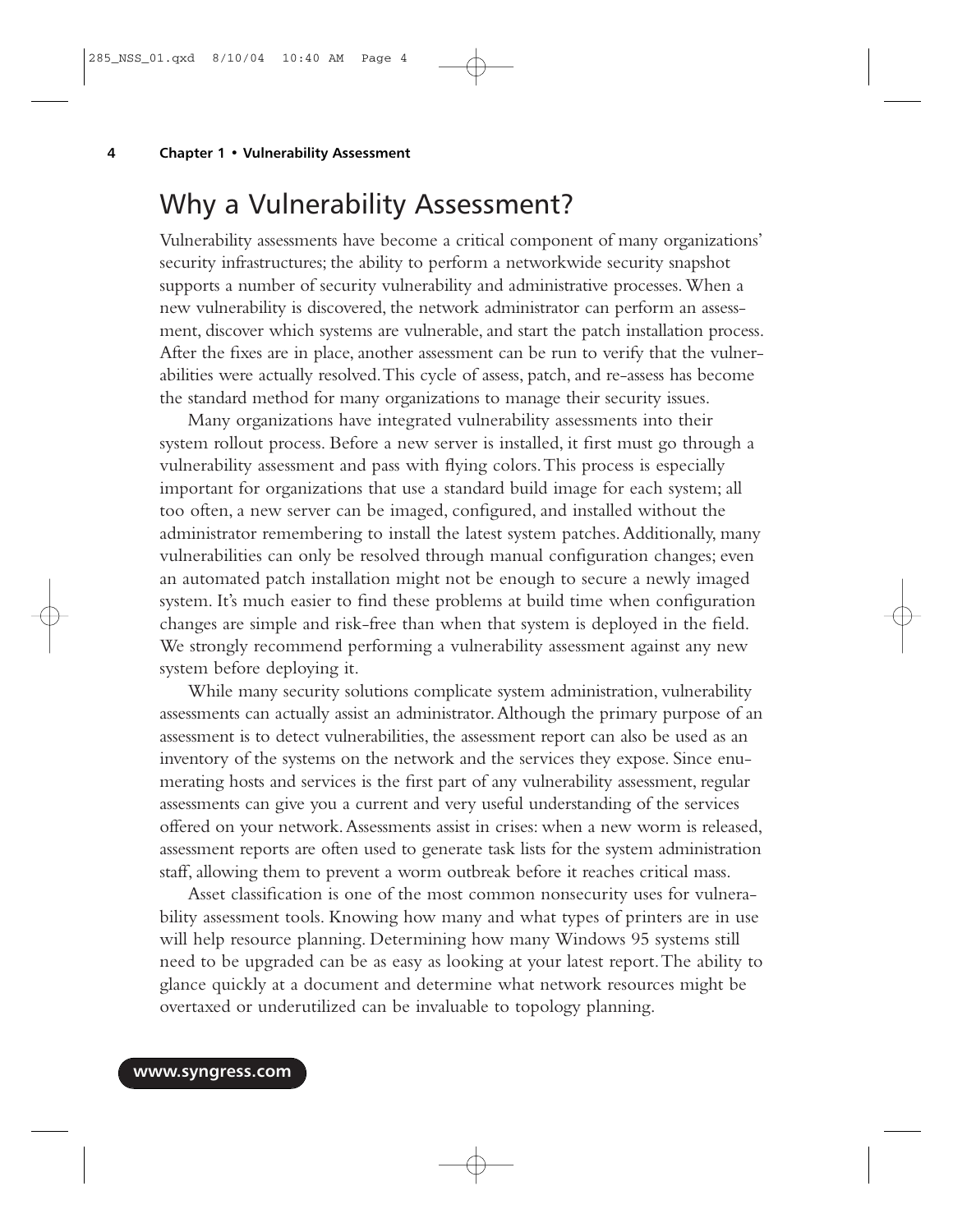Assessment tools are also capable of detecting corporate policy violations; many tools will report peer-to-peer services, shared directories full of illegally-shared copyrighted materials, and unauthorized remote access tools. If a long-time system administrator leaves the company, an assessment tool can be used to detect that a backdoor was left in the firewall. If bandwidth use suddenly spikes, a vulnerability assessment can be used to locate workstations that have installed file-sharing software.

One of the most important uses for vulnerability assessment data is event correlation; if an intrusion does occur, a recent assessment report allows the security administrator to determine how it occurred, and what other assets might have been compromised. If the intruder gained access to a network consisting of unpatched Web servers, it is safe to assume that he gained access to those systems as well.

#### Notes from the Underground…

#### **Intrusion Detection Systems**

The difference between vulnerability assessments and an IDS is not always immediately clear. To understand the differences between these complimentary security systems, you will also need to understand how an IDS works. When people speak of IDSs, they are often referring to what is more specifically called a network intrusion detection system (NIDS). A NIDS' role is to monitor all network traffic, pick out malicious attacks from the normal data, and send out alerts when an attack is detected. This type of defense is known as a *reactive security measure* as it can only provide you with information after an attack has occurred. In contrast, a vulnerability assessment can provide you with the data about a vulnerability before it is used to compromise a system, allowing you to fix the problem and prevent the intrusion. For this reason, vulnerability assessments are considered a *proactive security measure*.

### Assessment Types

The term *vulnerability assessment* is used to refer to many different types and levels of service.A host assessment normally refers to a security analysis against a single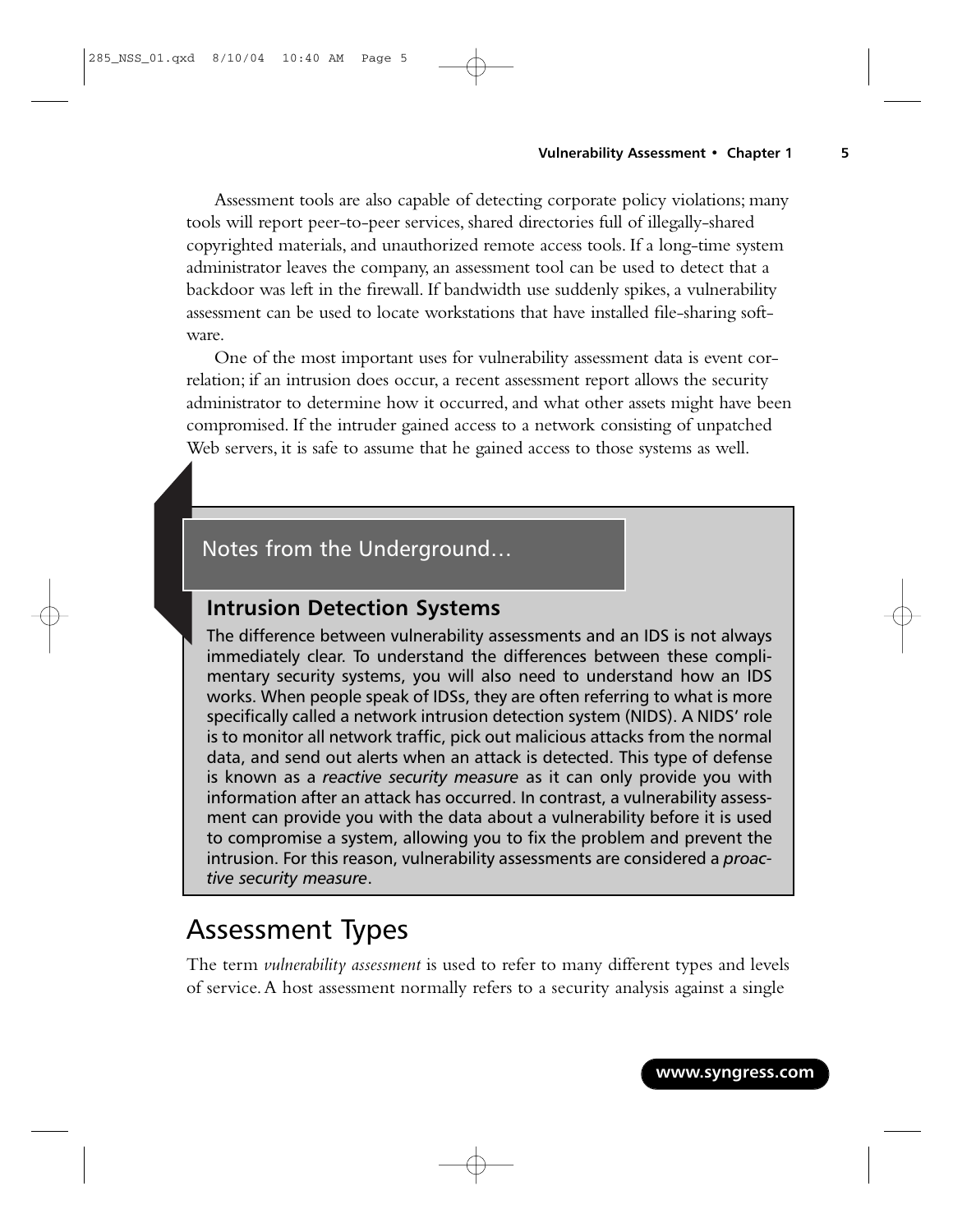system, from that system, often using specialized tools and an administrative user account. In contrast, a network assessment is used to test an entire network of systems at once.

#### Host Assessments

Host assessment tools were one of the first proactive security measures available to system administrators and are still in use today.These tools require that the assessment software be installed on each system you want to assess.This software can either be run stand-alone or be linked to a central system on the network.A host assessment looks for system-level vulnerabilities such as insecure file permissions, missing software patches, noncompliant security policies, and outright backdoors and Trojan horse installations.

The depth of the testing performed by host assessment tools makes it the preferred method of monitoring the security of critical systems.The downside of host assessments is that they require a set of specialized tools for the operating system and software packages being used, in addition to administrative access to each system that should be tested. Combined with the substantial time investment required to perform the testing and the limited scalability, host assessments are often reserved for a few critical systems.

The number of available and up-to-date host assessment solutions has been decreasing over the last few years.Tools like COPS and Tiger that were used religiously by system administrators just a few years ago have now fallen so far behind as to be nearly useless. Many of the stand-alone tools have been replaced by agent-based systems that use a centralized reporting and management system. This transition has been fueled by a demand for scalable systems that can be deployed across larger server farms with a minimum of administrative effort.At the time of this publication the only stand-alone host assessment tools used with any frequency are those targeting nontechnical home users and part-time administrators for small business systems.

Although stand-alone tools have started to decline, the number of "enterprise security management" systems that include a host assessment component is still increasing dramatically.The dual requirements of scalability and ease of deployment have resulted in host assessments becoming a component of larger management systems.A number of established software companies offer commercial products in this space, including, but not limited to, Internet Security System's System Scanner, Computer Associates eTrust Access Control product line, and BindView's bvControl software.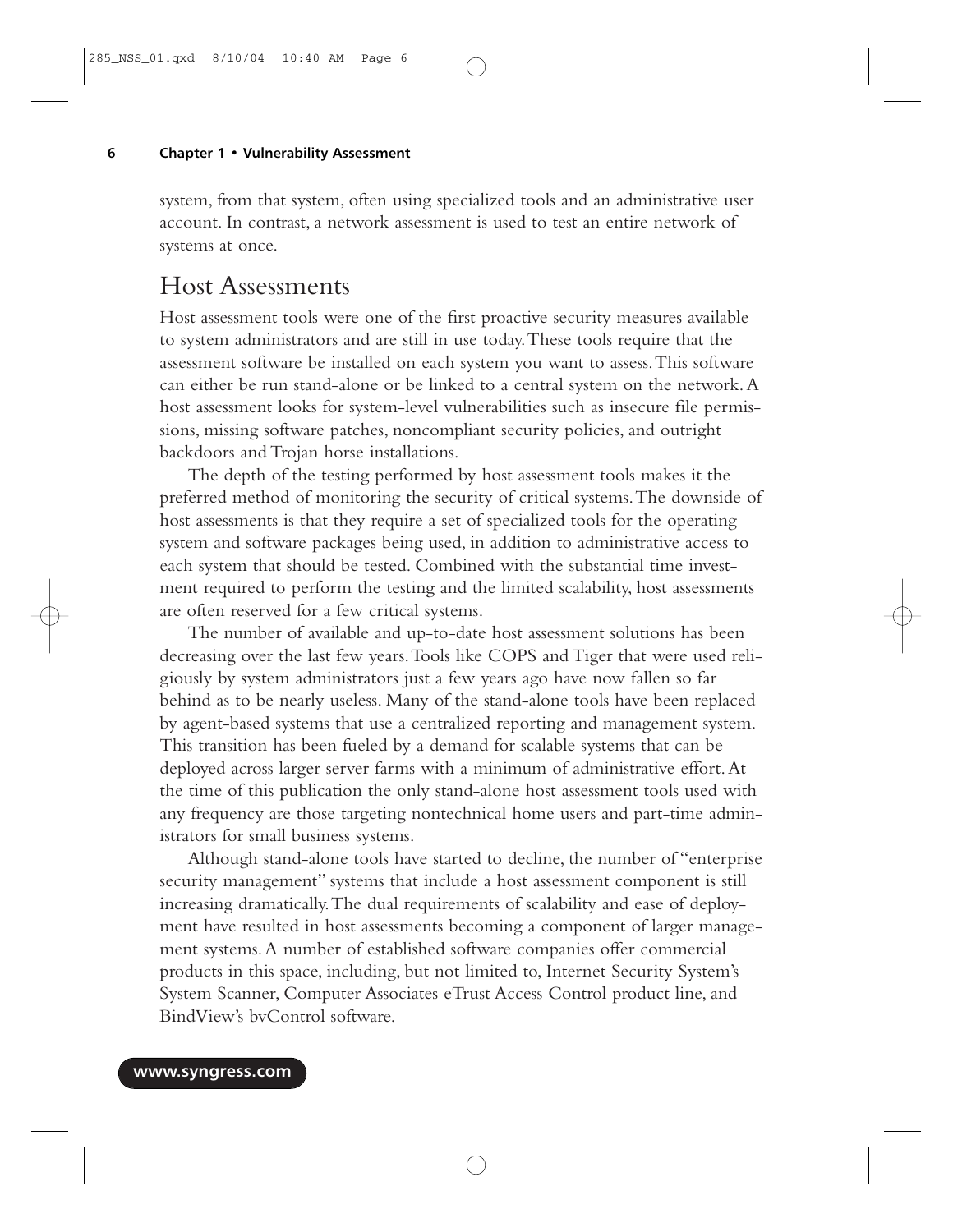### Network Assessments

Network assessments have been around almost as long as host assessments, starting with the Security Administrator Tool for Analyzing Networks (SATAN), released by Dan Farmer and Wietse Venema in 1995. SATAN provided a new perspective to administrators who were used to host assessment and hardening tools. Instead of analyzing the local system for problems, it allowed you to look for common problems on any system connected to the network.This opened the gates for a still-expanding market of both open-source and commercial networkbased assessment systems.

A network vulnerability assessment locates all live systems on a network, determines what network services are in use, and then analyzes those services for potential vulnerabilities. Unlike the host assessment solutions, this process does not require any configuration changes on the systems being assessed. Network assessments can be both scalable and efficient in terms of administrative requirements and are the only feasible method of gauging the security of large, complex networks of heterogeneous systems.

Although network assessments are very effective for identifying vulnerabilities, they do suffer from certain limitations.These include: not being able to detect certain types of backdoors, complications with firewalls, and the inability to test for certain vulnerabilities due to the testing process itself being dangerous. Network assessments can disrupt normal operations, interfere with many devices (especially printers), use large amounts of bandwidth, and create fill-up disks with log files on the systems being assessed.Additionally, many vulnerabilities are exploitable by an authorized but unprivileged user account and cannot be identified through a network assessment.

## **Automated Assessments**

The first experience that many people have with vulnerability assessments is using a security consulting firm to provide a network audit.This type of audit is normally comprised of both manual and automated components; the auditors will use automated tools for much of the initial legwork and follow it up with manual system inspection.While this process can provide thorough results, it is often much more expensive than simply using an automated assessment tool to perform the process in-house.

The need for automated assessment tools has resulted in a number of advanced solutions being developed.These solutions range from simple graphical user inter-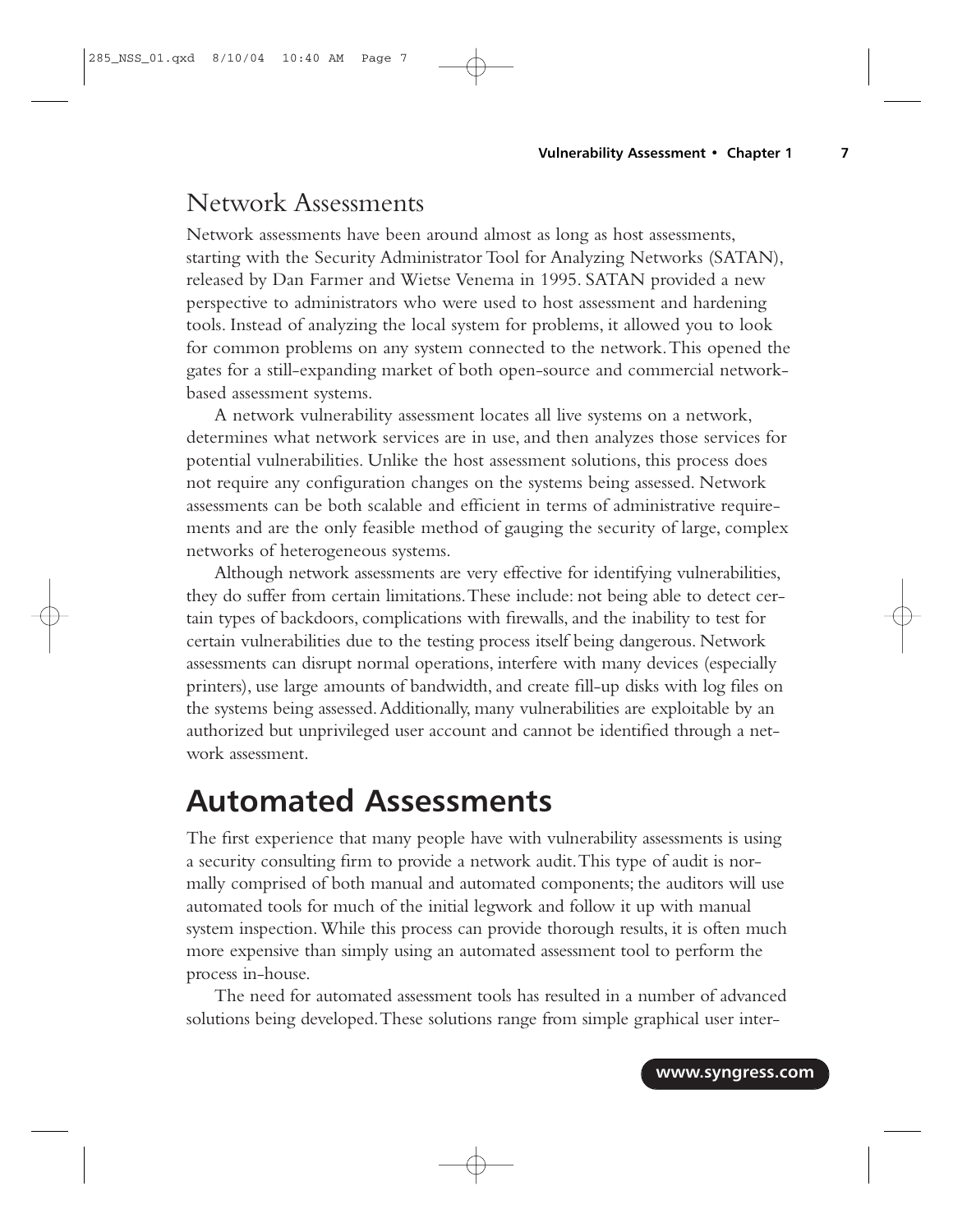face (GUI) software products to stand-alone appliances that are capable of being linked into massive distributed assessment architectures. Due to the overwhelming number of vulnerability tests needed to build even a simple tool, the commercial market is easily divided between a few well-funded independent products and literally hundreds of solutions built on the open-source Nessus Security Scanner.These automated assessment tools can be further broken into two types of products: those that are actually obtained, through either purchase or download, and those that are provided through a subscription service.

## Stand-Alone vs. Subscription

The stand-alone category of products includes most open-source projects and about half of the serious commercial contenders. Some examples include the Nessus Security Scanner, eEye's Retina,Tenable Security's Lightning Proxy, and Microsoft's Security Baseline Scanner.These products are either provided as a software package that is installed on a workstation, or a hardware appliance that you simply plug in and access over the network.

The subscription service solutions take a slightly different approach; instead of requiring the user to perform the actual installation and deployment, the vendor handles the basic configuration and simply provides a Web interface to the client.This is primarily used to offer assessments for Internet-facing assets (external assessments), but can also be combined with an appliance to provided assessments for an organization's internal network. Examples of products that are provided as a subscription service include Qualys' QualysGuard, BeyondSecurity's Automated Scan, and Digital Defense's Frontline product.

The advantages of using a stand-alone product are obvious: all of your data stays in-house, and you decide exactly when, where, and how the product is used. One disadvantage, however, is that these products require the user to perform an update before every use to avoid an out-of-date vulnerability check set, potentially missing recent vulnerabilities.The advantages of a subscription service model are twofold: the updates are handled for you, and since the external assessment originates from the vendor's network, you are provided with a real-world view of how your network looks from the Internet.

The disadvantages to a subscription solution are the lack of control you have over the configuration of the device, and the potential storage of vulnerability data on the vendor's systems. Some hybrid subscription service solutions have emerged that resolve both of these issues through leased appliances in conjunction with user-provided storage media for the assessment data. One product that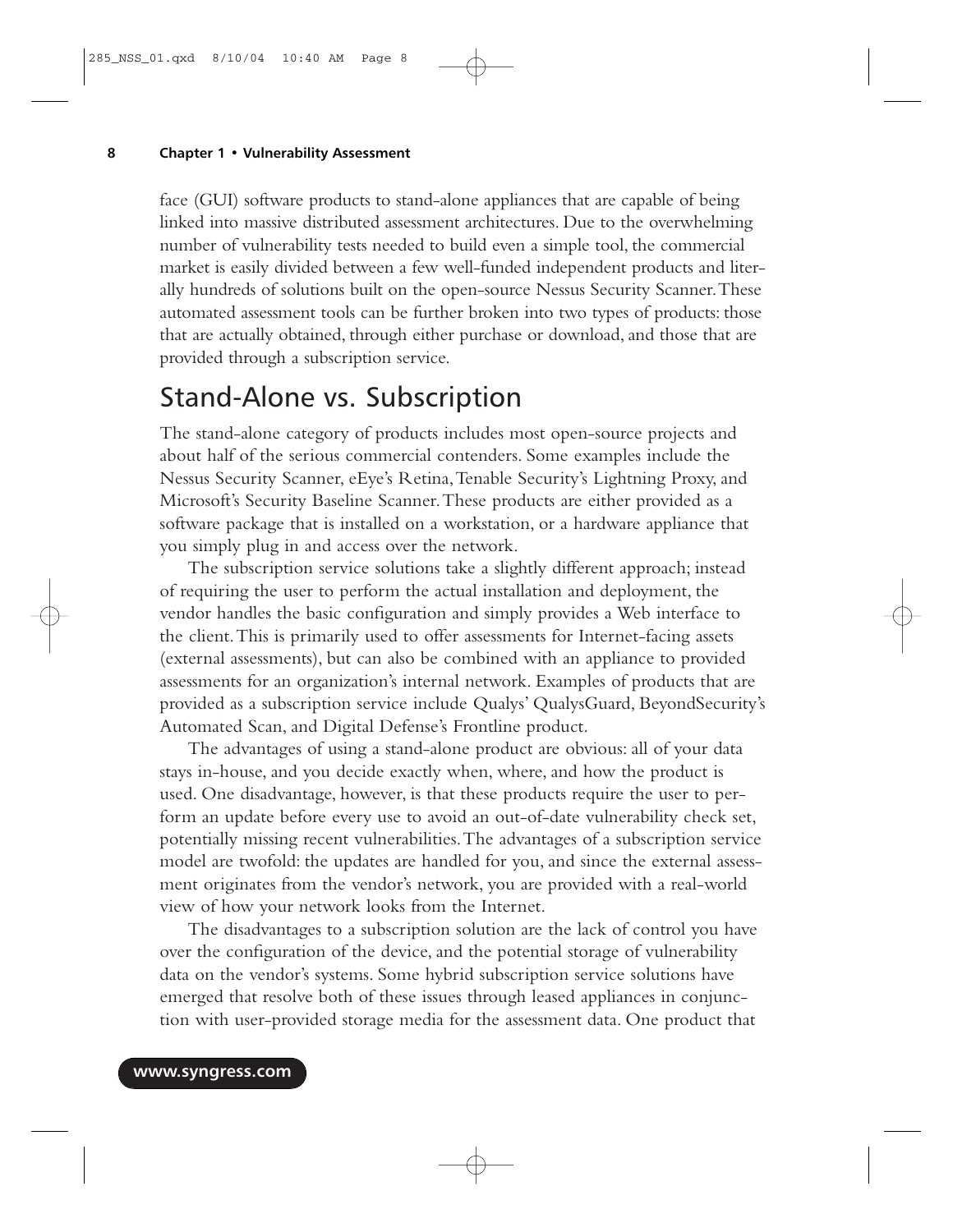implements this approach is nCircles' IP360 system, which uses multiple dedicated appliances that store all sensitive data on a removable flash storage device.

## The Assessment Process

Regardless of what automated assessment solution is used, it will more than likely follow the same general process. Each assessment begins with the user specifying what address or address ranges should be tested.This is often implemented as either a drop-down list of predefined ranges or a simple text widget where the network address and mask can be entered. Once the addresses are specified, the interface will often present the user with a set of configuration options for the assessment; this could include the port ranges to scan, the bandwidth settings to use, or any product-specific features.After all of this information is entered, the actual assessment phase starts. Figure 1.2 shows the assessment configuration screen for the Nessus Security Scanner.

#### **Figure 1.2** Nessus Scan Options



## Detecting Live Systems

The first stage of a network vulnerability assessment determines which Internet Protocol (IP) addresses specified in the target range actually map to online and accessible systems. For each address specified by the user, one or more probes are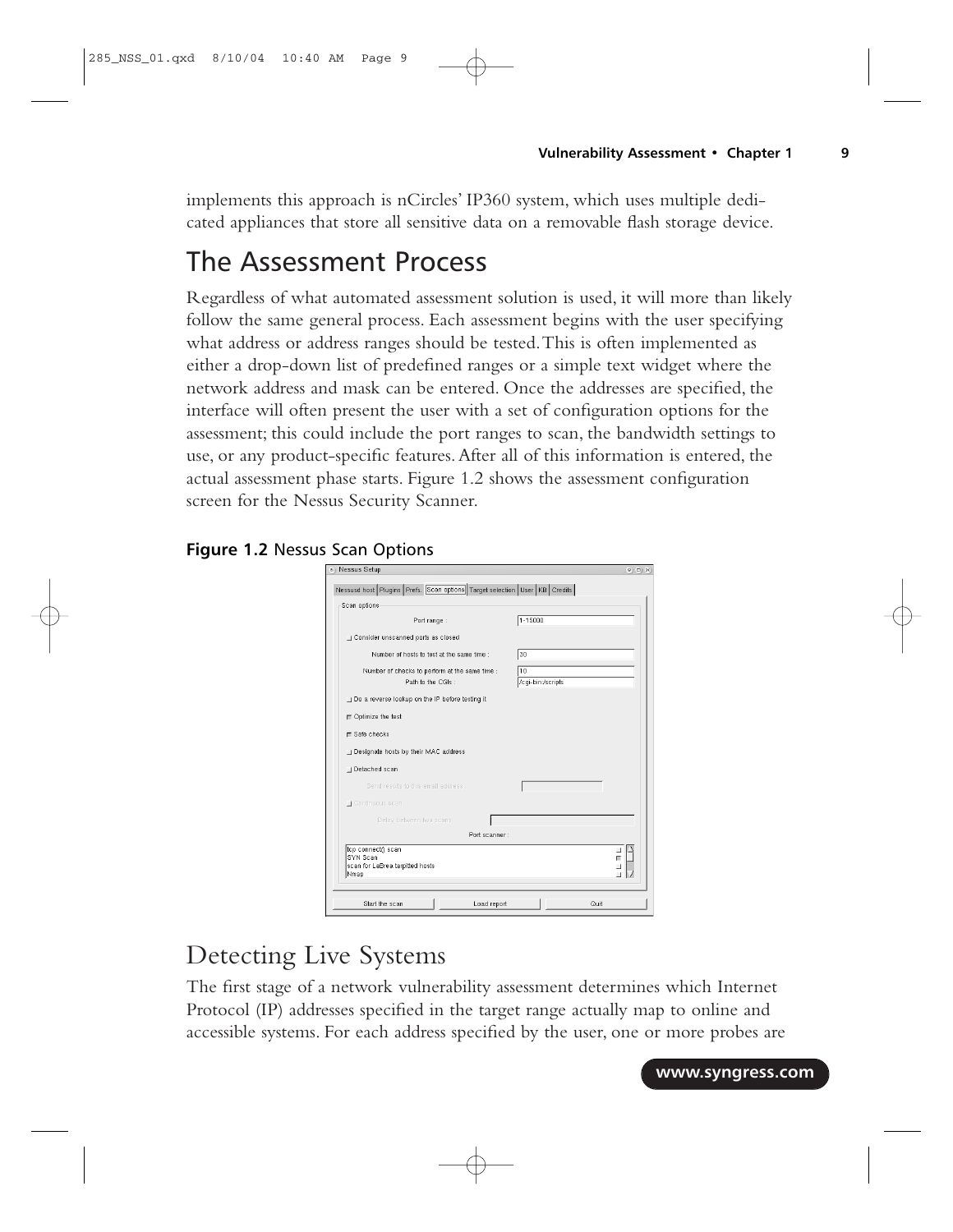sent to elicit a response. If a response is received, the system will place that address in a list of valid hosts. In the case of heavily firewalled networks, most products have an option to force scan all addresses, regardless of whether a response is received during this stage.

These types of probes sent during this stage differ wildly between assessment tools; although almost all of them use Internet Control Message Protocol (ICMP) "ping" requests, the techniques beyond this are rarely similar between two products.The Nessus Security Scanner has the capability to use a series of TCP connection requests to a set of common ports to identify systems that might be blocking ICMP messages.This allows the scanner to identify systems behind firewalls or those specifically configured to ignore ICMP traffic.After a connection request is sent, any response received from that system will cause it to be added to the list of tested hosts. Many commercial tools include the capability to probe specific User Datagram Protocol (UDP) services in addition to the standard ICMP and TCP tests.This technique is useful for detecting systems that only allow specific UDP application requests through, as is commonly the case with external DNS and RADIUS servers.

### Identifying Live Systems

After the initial host detection phase is complete, many products will use a variety of fingerprinting techniques to determine what type of system was found at each address in the live system list.These fingerprinting techniques range from Simple Network Management Protocol (SNMP) queries to complex TCP/IP stack-based operating system identification.

This stage can be crucial in preventing the assessment from interfering with the normal operation of the network; quite a few print servers, older UNIX systems, and network-enabled applications will crash when a vulnerability assessment is performed on them. Indeed, the biggest problem that most administrators encounter with automated assessment tools is that they can disrupt network operations. Often, the administrator will have to spend time rebooting devices, retrieving garbage printouts from network-attached print servers, and debugging user problems with network applications.This identification stage can often be used to detect and avoid problematic systems before the following stages can cause problems.

### Enumerating Services

Once the host detection and identification steps are complete, the next stage is normally a port scan.A port scan is the process of determining what TCP and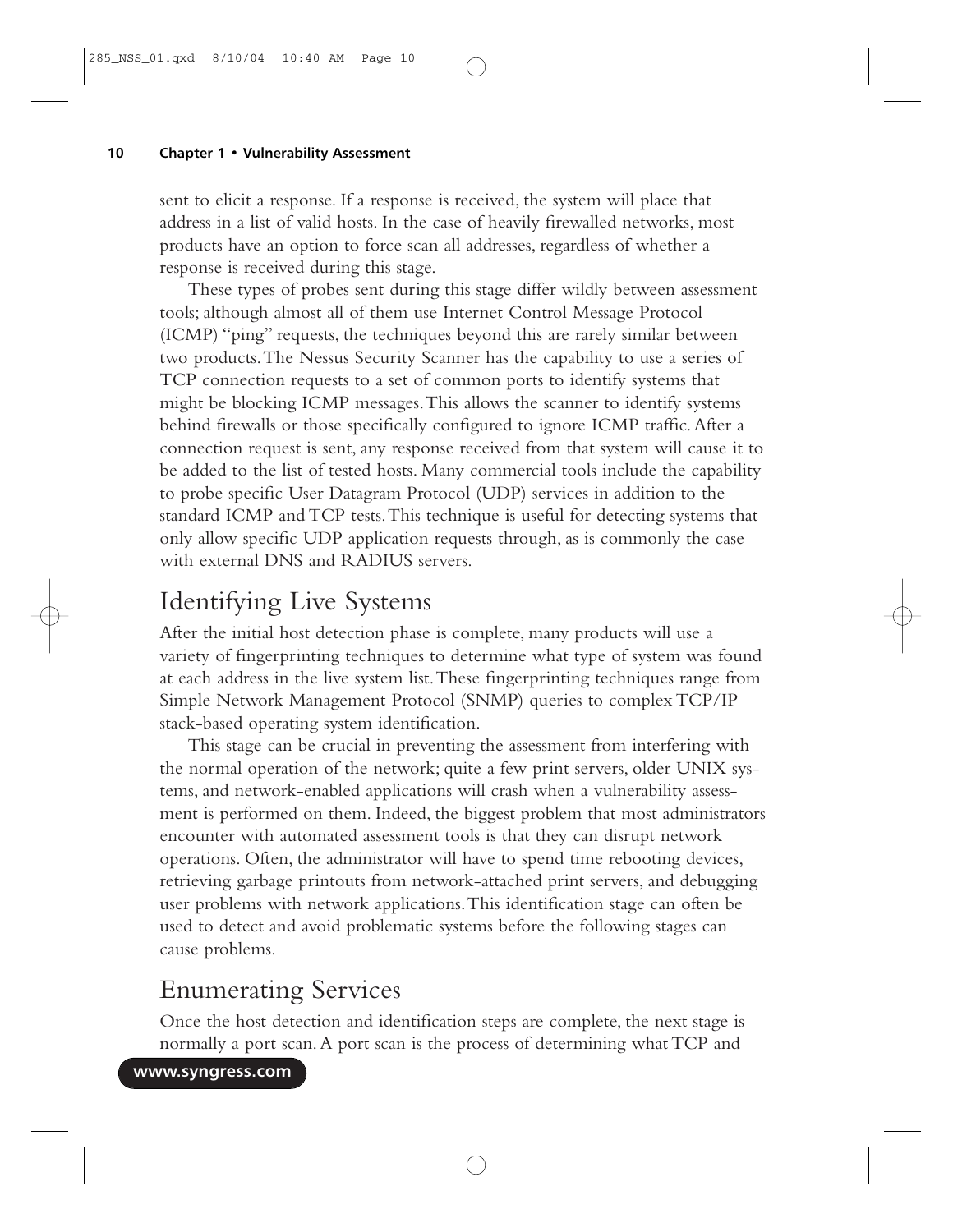UDP services are open on a given system.TCP port scans are conducted by sending connection requests to a configured list of port numbers on each system. If the system responds with a message indicating that the port is open, the port number is logged and stored for later use. UDP port scanning can often provide inconsistent results, since the nature of the protocol makes obtaining consistent results difficult on most networks.

There are 65,536 available TCP ports; however, most assessment tools will only perform a port scan against a limited set of these. Limiting the scan to a subset of the available ports reduces the amount of time it takes to perform the assessment and substantially decreases the bandwidth required by the assessment (in terms of packets per second, not the total number of bytes).The downside of not scanning all available ports is that services that are bound to nonstandard, high port numbers are often completely ignored by the assessment.The Nessus Security Scanner provides an option that allows the user to define how these ports are treated.The default is to consider all nonscanned TCP ports open, which can take quite a bit of time during the assessment, especially in cases where heavy packet filters or firewalls are in place. Figure 1.3 shows the Nessus Security Scanner performing the service enumeration phase of the assessment.

| Scanning network from localhost<br>$\left( \frac{361}{122}\right)$ |                      |                     | $\nabla$ D X |
|--------------------------------------------------------------------|----------------------|---------------------|--------------|
| g,<br>192.168.1.204                                                | Portscan:<br>Checks: |                     | Stop         |
| B<br>192.168.1.217                                                 | Portscan:<br>Checks: |                     | Stop         |
| B,<br>192.168.1.236                                                | Portscan:<br>Checks: |                     | Stop         |
| B.<br>192.168.1.244                                                | Portscan:<br>Checks: |                     | Stop         |
| b<br>192.168.1.253                                                 | Portscan:<br>Checks: |                     | Stop         |
|                                                                    |                      |                     |              |
|                                                                    |                      |                     |              |
|                                                                    |                      |                     |              |
|                                                                    |                      | Stop the whole test |              |

#### **Figure 1.3** Nessus Enumerating Services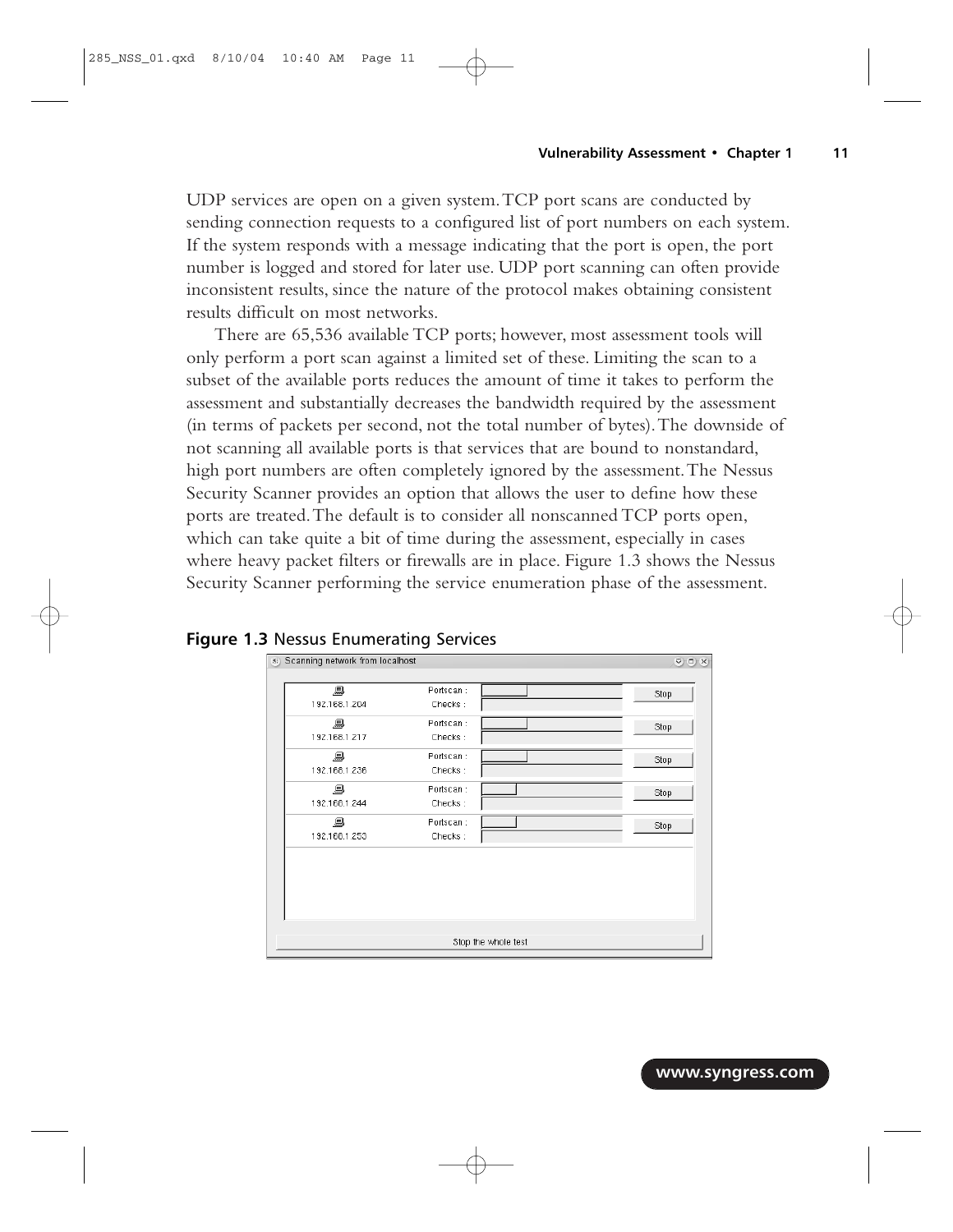### Identifying Services

After the port scan phase, many assessment tools will try to perform service identification on each open port.This process starts with sending some common application requests and analyzing the responses against a set of signatures. When a signature matches a known application, this information is stored for the later use and the next service is tested.Although not all assessment tools perform this stage, the ones that do can provide much more accurate results, simply by knowing which vulnerabilities to check for on what ports.

The Nessus Security Scanner includes a robust service identification engine, capable of detecting more than 90 different application protocols.This engine uses a set of application probes to elicit responses from each service.After each probe is sent, the result is matched against a list of known application signatures.When a matching signature is found, the port number and protocol are stored for future use and the engine continues with the next service. If the Secure Sockets Layer (SSL) transport protocol is detected, the engine will automatically negotiate SSL on the service before sending the application probes.This combination of transport-level and service-level identification allows the system to accurately detect vulnerabilities even when the affected service is on a nonstandard port.

The HyperText Transfer Protocol (HTTP) is a great example of a service that is often found on a port other than the default.Although almost all standard Web servers will use TCP port 80, literally thousands of applications install an HTTP service on a port other than 80.Web configuration interfaces for many Web application servers, hardware devices, and security tools will use nonstandard ports. Email protocols such as Simple Mail Transfer Protocol (SMTP), Post Office Protocol 3 (POP3), and Internet Message Access Protocol (IMAP) are often configured with the SSL transport protocol and installed on nonstandard ports as well.A common misconfiguration is to block spam relaying on the primary SMTP service, but trust all messages accepted through the SSL-wrapped SMTP service on a different port. Additionally, this phase prevents an application running on a port normally reserved for another protocol from being ignored completely by the scan or resulting in false positives.

## Identifying Applications

Once the service detection phase is complete, the next step is to determine the actual application in use for each detected service.The goal of this stage is to identify the vendor, type, and version of every service detected in the previous stage.This information is critical, as the vulnerability tests for one application can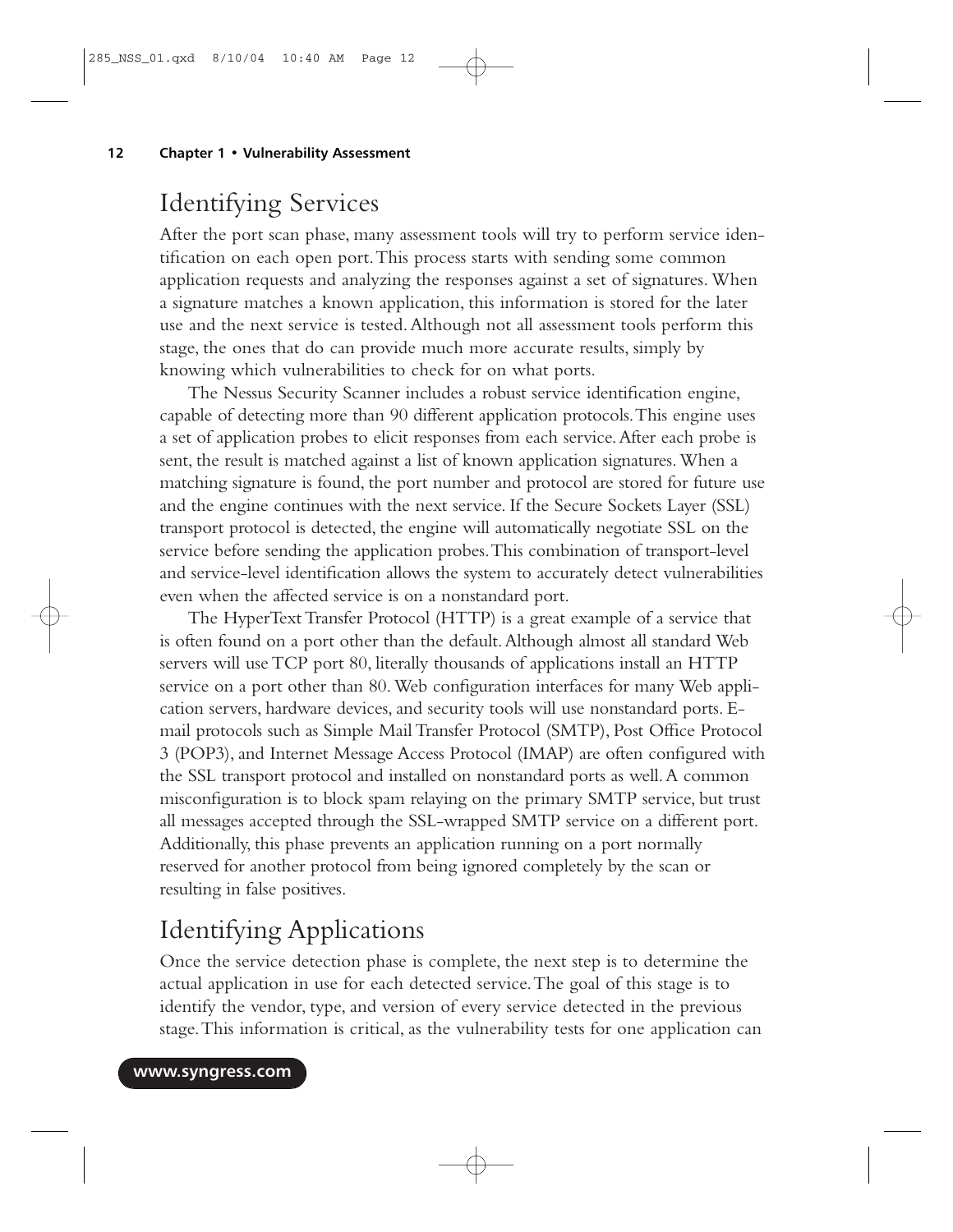actually cause another application to crash.An example of this is if a Web server is vulnerable to a long pathname overflow. If any other vulnerability tests send a request longer than what is expected by this system, the application will crash.To accurately detect this vulnerability on the Web server instead of crashing it, the system must first identify that specific application and then prevent any of the problematic vulnerability tests from running against it.

One of the most common problems with most assessment tools is that of the *false positive* where the tool reports a vulnerability that does not actually exist on the tested systems. False positives can produce a huge amount of verification work for the assessment engineer. When application identification information is either missing or incomplete, test results will often include false positives. When the developers of these assessment tools write the vulnerability tests, they often assume that the system they are interacting with is always going to be the product in which the vulnerability was discovered. Different applications that offer the same service will often respond to a probe in such a way that the vulnerability test logic registers a vulnerability. For this reason, application identification has become one of the most critical components of modern assessment tools.

### Identifying Vulnerabilities

After every online host has been identified, each open port has been mapped to a known service, and the known services have been mapped to specific applications, the system is finally ready to begin testing for vulnerabilities.This process often starts with basic information-gathering techniques, followed by active configuration probes, and finally a set of custom attacks that can identify whether a particular vulnerability exists on the tested system.

The vulnerability identification process can vary from simple banner matching and version tests, to complete exploitation of the tested flaw.When version detection and banner matching are used to identify a vulnerability, false positives often result due to application vendors providing updated software that still displays the banner of the vulnerable version. For this reason, version numbers are often consulted only when there is no other way to safely verify whether the vulnerability exists.

Many common vulnerabilities can only be identified by attempting to exploit the flaw.This often means using the vulnerability to execute a command, display a system file, or otherwise verify that the system is indeed vulnerable to an attack by a remote intruder. Many buffer overflow and input manipulation vulnerabilities can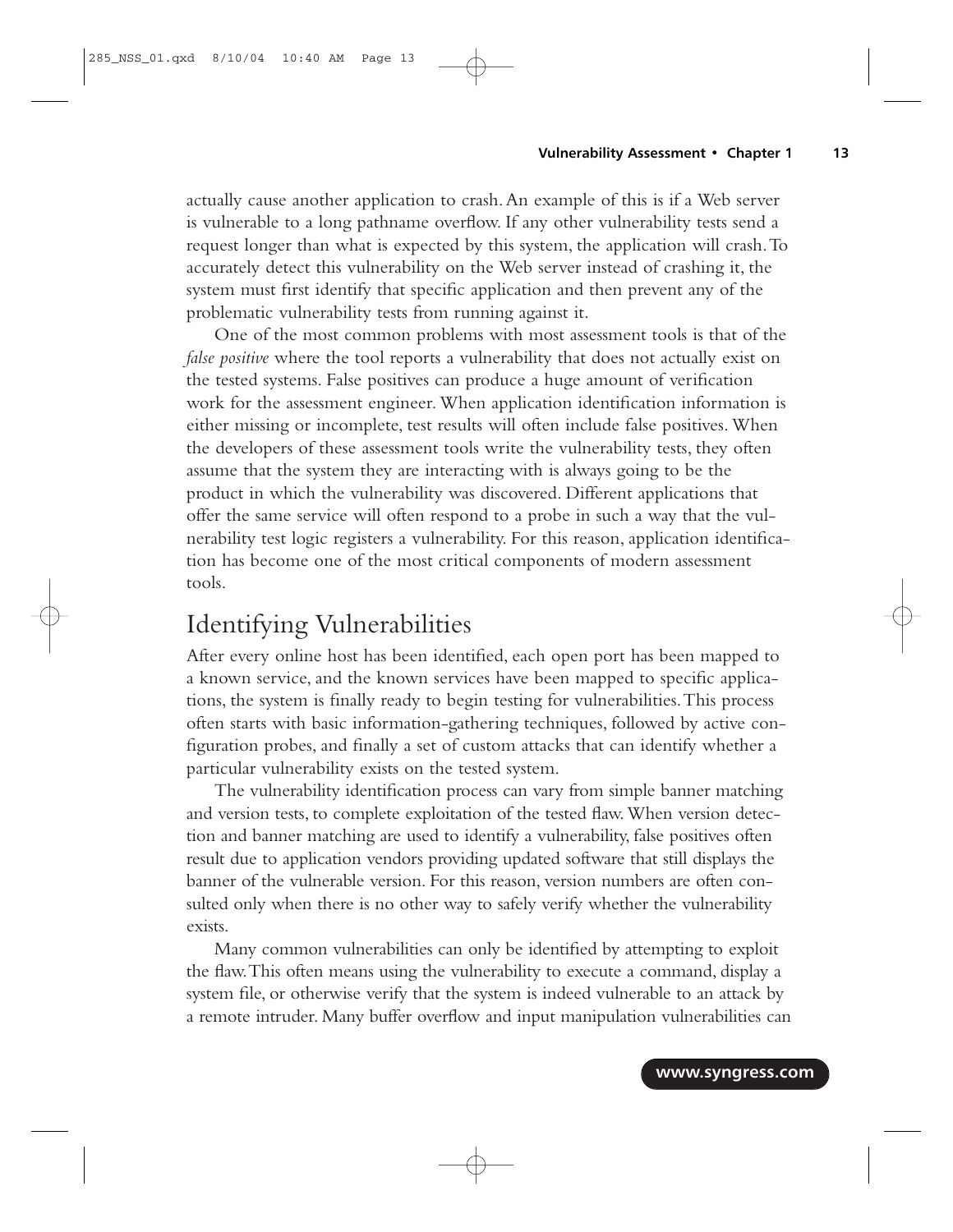be detected by triggering just enough of the flaw to indicate that the system has not been patched, but not enough to actually take down the service.The assessment tool has to walk a fine line between reliable vulnerability identification and destructive side effects.

Vulnerability tests that use banner checks will encounter problems when the tested service has been patched, either by the vendor or system administrator, but the version number displayed to the network has not been updated, or at least when it has not been updated in the way the vulnerability test expects.This is a relatively common practice with open-source UNIX-based platforms and certain Linux distributions.

## Reporting Vulnerabilities

After the analysis is finished, the final stage of the assessment process is reporting. Each product has a unique perspective on how reports should be generated, what they should include, and in what formats to provide them. Regardless of the product, the assessment report will list the systems discovered during the assessment and any vulnerabilities that were identified on them. Many products offer different levels of reporting depending on the audience; it is useful to provide a high-level summary to management giving a system administrator a report that tells him or her what systems need to be fixed and how to do so. One of the popular features in many assessment tools is the capability to show trend reports of how a given network fared over time. Figure 1.4 shows the Nessus Security Scanner's HTML report summary.

|                                                   |                             |                           |                             | <b>Nessus Scan Report</b>                                                                                               |
|---------------------------------------------------|-----------------------------|---------------------------|-----------------------------|-------------------------------------------------------------------------------------------------------------------------|
| procedures to eradicate these threats.            |                             |                           |                             | This report gives details on hosts that were tested and issues that were found. Please follow the recommended steps and |
|                                                   |                             |                           |                             |                                                                                                                         |
|                                                   |                             |                           | <b>Scan Details</b>         |                                                                                                                         |
| Hosts which were alive and responding during test |                             | 5                         |                             |                                                                                                                         |
| Number of security holes found                    |                             | 16                        |                             |                                                                                                                         |
| Number of security warnings found                 |                             |                           | 42                          |                                                                                                                         |
|                                                   |                             |                           |                             |                                                                                                                         |
|                                                   |                             |                           |                             |                                                                                                                         |
|                                                   |                             |                           | <b>Host List</b>            |                                                                                                                         |
| Host(s)                                           |                             |                           | <b>Possible Tssue</b>       |                                                                                                                         |
| 192.168.1.2                                       |                             |                           | Security hole(s) found      |                                                                                                                         |
| 192.168.1.204                                     |                             |                           | Security warning(s) found   |                                                                                                                         |
| 192.168.1.217                                     |                             |                           | Security hole(s) found      |                                                                                                                         |
| 192.168.1.236                                     |                             | Security hole(s) found    |                             |                                                                                                                         |
| 192.168.1.253                                     |                             | Security warning(s) found |                             |                                                                                                                         |
| Freturn to top 1                                  |                             |                           |                             |                                                                                                                         |
|                                                   |                             |                           |                             |                                                                                                                         |
|                                                   |                             |                           |                             |                                                                                                                         |
|                                                   |                             |                           | <b>Analysis of Host</b>     |                                                                                                                         |
| Address of Host                                   | Port/Service                |                           | <b>Issue regarding Port</b> |                                                                                                                         |
| 192.168.1.2                                       | ssh (22/tcp)                |                           | Security warning(s) found   |                                                                                                                         |
| 192.168.1.2                                       | netbios-ssn (139/tcp)       |                           | Security hole found         |                                                                                                                         |
| 192.168.1.2                                       | general/tcp                 |                           | Security warning(s) found   |                                                                                                                         |
| 192.168.1.2                                       | netbios-ns (137/udp)        |                           | Security warning(s) found   |                                                                                                                         |
|                                                   | general/udp<br>general/icmp |                           | Security notes found        |                                                                                                                         |
| 192.168.1.2                                       |                             |                           | Security warning(s) found   |                                                                                                                         |

#### **Figure 1.4** Nessus Report Summary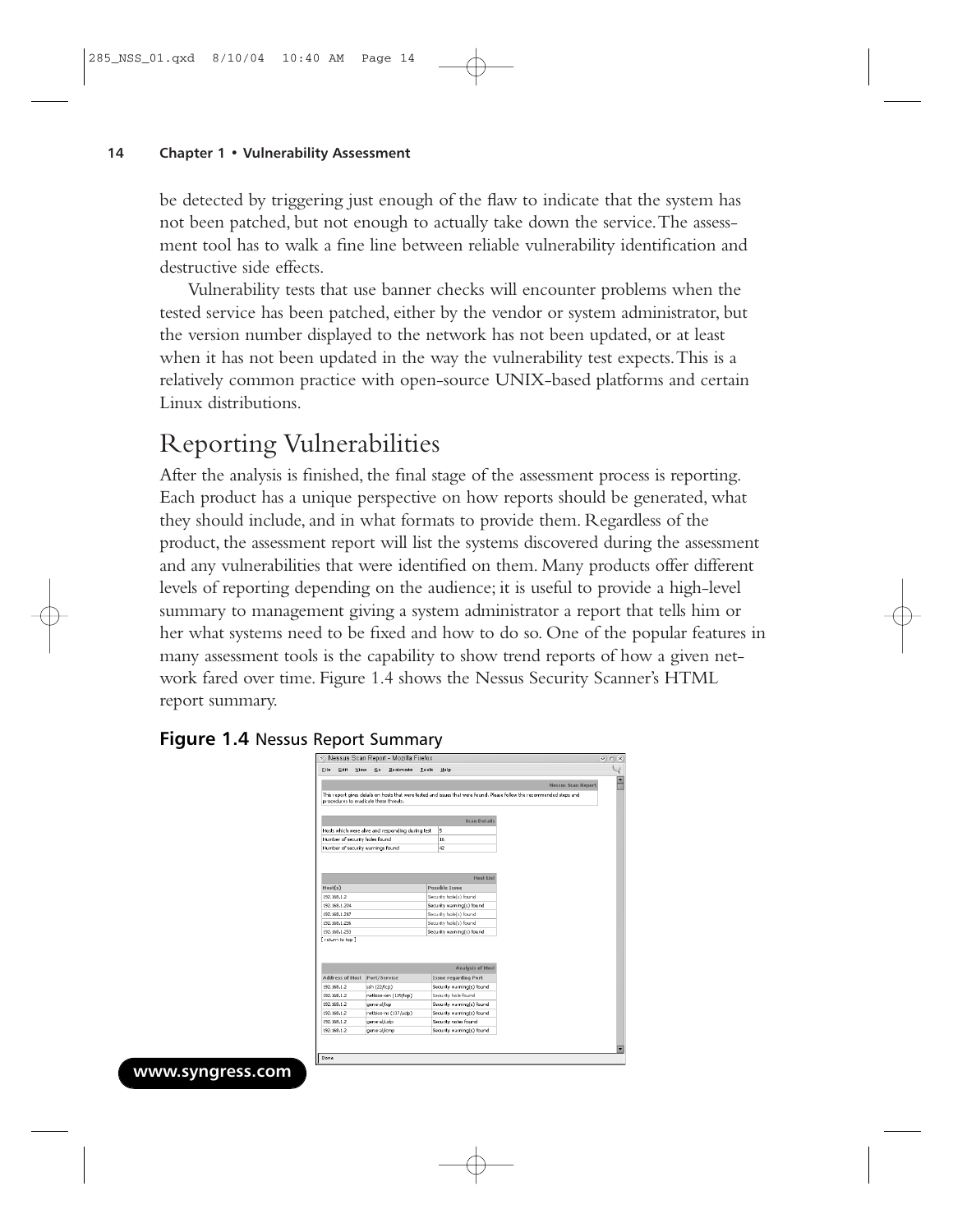# **Two Approaches**

When performing an automated vulnerability assessment, the actual perspective of the test can have a huge impact on the depth and quality of the results. Essentially, there are two different approaches to vulnerability testing: administrative and outsider. Each has distinct advantages and disadvantages, such that many of the better assessment tools have migrated to a hybrid model that combines the best features of both approaches. Understanding these different approaches can provide insight into why two different assessment tools can provide such completely different results when used to test the same network.

# Administrative Approach

The administrative approach performs the assessment from the perspective of a normal, authenticated system administrator.The assessment tool might require that it be launched by an authenticated administrative user or provided with a user account and password.These credentials can be used to detect missing patches, insecure configuration settings, and potentially vulnerable client-side software (such as e-mail clients and Web browsers).

This is a powerful approach for networks that consist of mostly Windowsbased systems that all authenticate against the same domain. It combines much of the deep analysis of a host assessment with the network assessment's scalability advantages. Since almost all of the vulnerability tests are performed using either remote registry or remote file system access, there is little chance that an assessment tool using this method can adversely affect the tested systems.This allows assessments to be conducted during the day, while the systems are actively being used, without fear of disrupting a business activity.

The administrative approach is especially useful when trying to detect and resolve client-side vulnerabilities on a network of workstations. Many worms, Trojans, and viruses propagate by exploiting vulnerabilities in e-mail clients and Web browser software.An assessment tool using this approach can access the registry of each system and determine whether the latest patches have been installed, whether the proper security settings have been applied, and often whether the system has already been successfully attacked. Client-side security is one of the most overlooked entry points on most corporate networks; there have been numerous cases of a network with a well-secured perimeter being overtaken by a network simply because a user visited the wrong Web site with an outdated Web browser.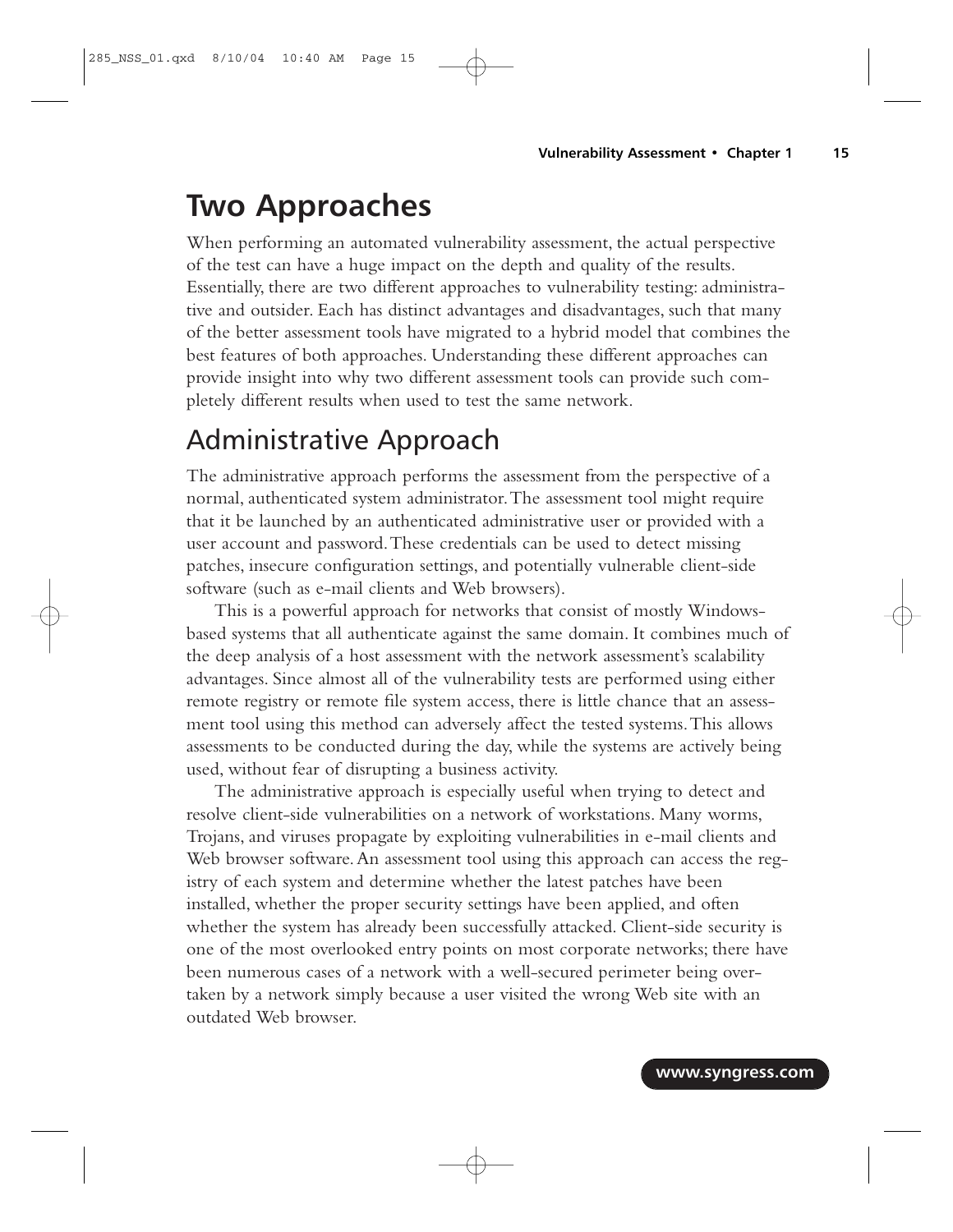Unfortunately, these products often have some severe limitations as well. Since the testing process uses the standard Windows administrative channels namely, the NetBIOS services and an administrative user account—anything preventing this channel from being accessed will result in inaccurate scan results. Any system on the network that is configured with a different authentication source (running in stand-alone mode, on a different domain, or authenticating to a Novell server) will not be correctly assessed.Additionally, these products may have issues similar to the issues of host-based assessment tools, network devices, UNIX-based servers, and IP-enabled phone systems may also be completely missed or return incomplete results.

Network and host-based firewalls can also interfere with the assessment.This interference is a common occurrence when performing assessments against a system hosted on a different network segment, such as a demilitarized zone (DMZ) or external segment behind a dedicated firewall.Additionally, network devices, UNIX-based servers, and IP-enabled phone systems might also be either completely missed or have only minimal results returned.An example of this is a certain Windows-based commercial assessment tool that will report missing Internet Information Server (IIS) patches even when the Web server has not been enabled or configured.

This type of testing is very helpful to verify a networkwide patch deployment, but should not be relied upon as the only method of security testing. Microsoft's Security Baseline Scanner is the best example of an assessment tool that uses this approach alone. Many of the commercial assessment tool offerings were originally based on this approach and have only recently started to integrate different techniques into their vulnerability tests.The differences between administrative and hybrid solutions is discussed at length in the section *The Hybrid Approach*.

## The Outsider Approach

The outsider approach takes the perspective of the unauthenticated malicious intruder who is trying to break into the network.The assessment process is able to make decisions about the security of a system only through a combination of application fingerprinting, version identification, and actual exploitation attempts. Assessment tools built on this approach are often capable of detecting vulnerabilities across a much wider range of operating systems and devices than their administrative approach counterparts can.

When conducting a large-scale assessment against a network consisting of many different operating systems and network devices, the outsider approach is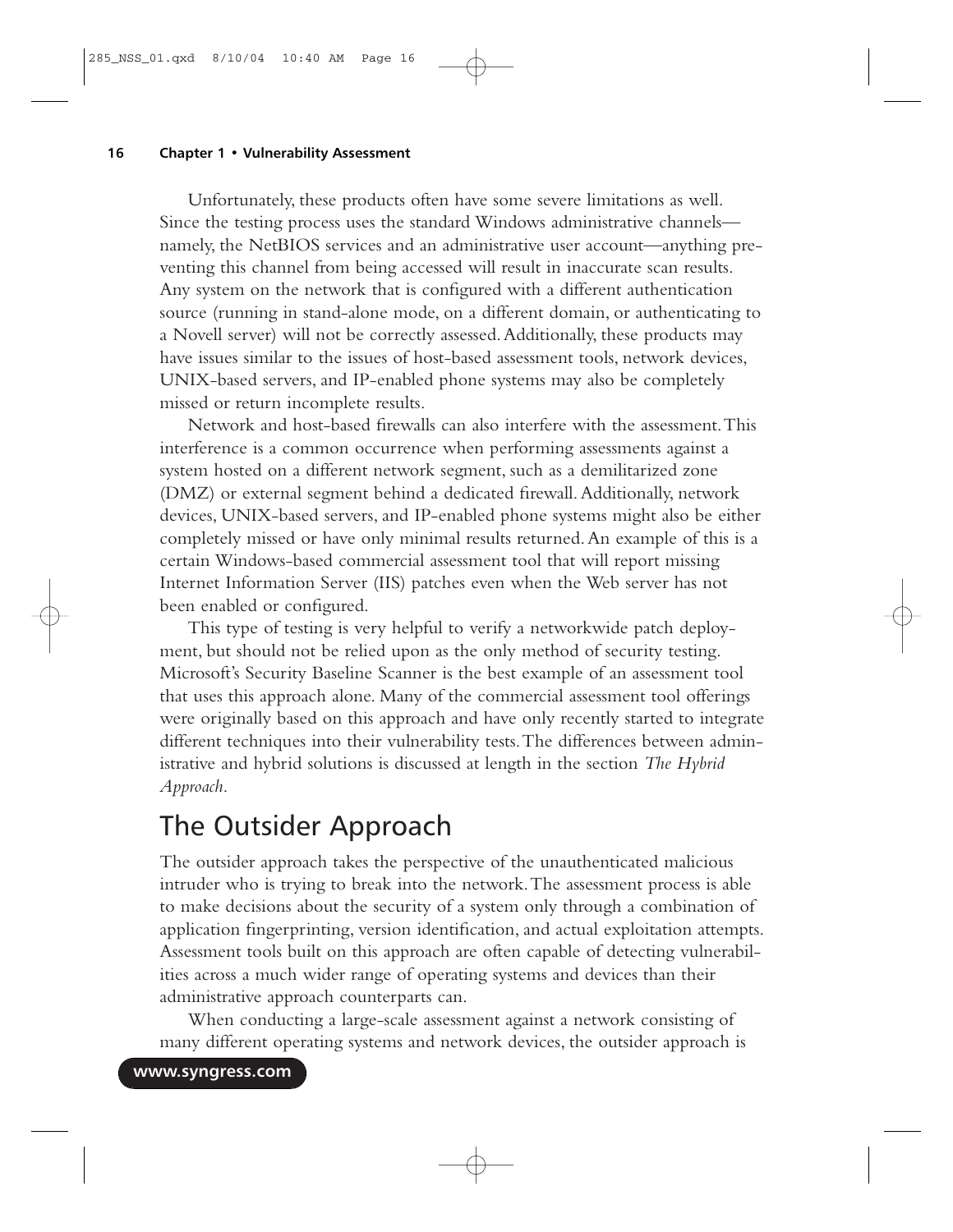the only technique that has a chance of returning accurate, consistent results about each discovered system. If a system is behind a firewall, only the exposed services will be tested, providing you with the same information that an intruder would see in a real-life attack.The reports provided by tools that use this hybrid approach are geared to prevent common attacks; this is in contrast to those tools using the administrative approach that often focus on missing patches and insecure configuration settings. In essence, the outsider approach presents a much more targeted list of problems for remediation, allowing the administrator to focus on the issues that would be the first choices for a potential intruder.

Although this approach is the only plausible method of conducting a vulnerability assessment on a heterogeneous network, it also suffers from a significant set of drawbacks. Many vulnerabilities simply cannot be tested without crashing the application, device, or operating system.The result is that any assessment tools that test for these types of vulnerabilities either provide an option for "intrusive" testing, or always trigger a warning when a potentially vulnerable service is discovered. Since the outsider approach can only detect what is visible from the point in the network where the assessment was launched, it might not report a vulnerable service bound to a different interface on the same system.This is an issue with reporting more than anything else, as someone reviewing the assessment report might not consider the network perspective when creating a list of remediation tasks for that system.

## The Hybrid Approach

Over the last few years, more and more tools have switched to a hybrid approach for network assessments.They use administrative credentials when possible, but fall back to remote fingerprinting techniques if an account is either not available or not accepted on the tested system.The quality of these hybrid solutions varies greatly; the products were originally designed with only the administrative approach in mind have a difficult time when administrative credentials are not available, whereas the products based on the outsider approach often contain glitches when using an administrative account for tests. It seems that the latter has better chances at overcoming its hurdles without requiring a re-write. Overall, though, these products provide results that are often superior to those using a single approach.The Nessus Security Scanner and eEye's Retina product are examples of tools that use this approach.

One of the greatest advantages of tools using the outsider approach is that they are often able to determine whether a given vulnerability exists, regardless of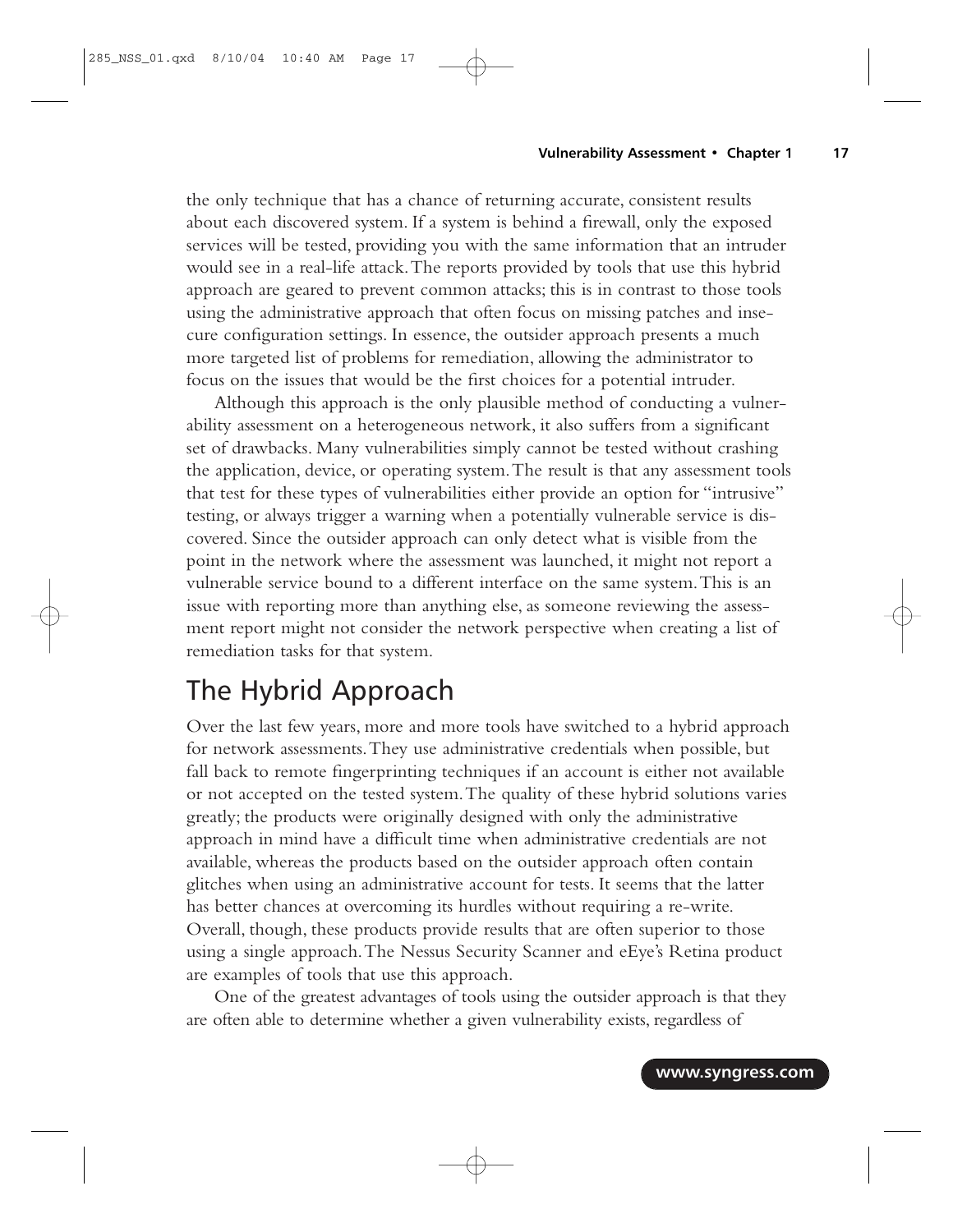whether a patch was applied.As many Windows network administrators know, installing an operating system patch does not actually guarantee that the vulnerability has been removed.A recent vulnerability in the Microsoft Windows Network Messenger service allowed a remote attacker to execute arbitrary code on a vulnerable system. Public exploits for the vulnerability started circulating, and companies were frantically trying to install the patch on all their internal workstations. Something that was overlooked was that for the patch to take effect, the system had to be rebooted after it was applied. Many sites used automated patch installation tools to update all their vulnerable systems, but completely forgot about the reboot requirement.

The result was that when an assessment was run using a tool that took the administrative approach, it reported the systems as patched. However, when an assessment was run using the Nessus Security Scanner, it reported these systems as vulnerable.The tool using the administrative approach simply checked the registry of each system to determine whether the patch had been applied, whereas the Nessus scan actually probed the vulnerability to determine if it was still vulnerable. Without this second assessment, the organization would have left hundreds of workstations exposed, even though the patches had been applied.The registry analysis used by many tools that take the administrative approach can miss vulnerabilities for a number of other reasons as well.The most common occurrence is when a hotfix has been applied to resolve a vulnerability, and then an older service pack is reapplied over the entire system.The changes installed by the hotfix were overwritten, but the registry entry stating that the patch was applied still exists.This problem primarily affects Windows operating systems; however, a number of commercial UNIX vendors have had similar issues with tracking installed patches and determining which ones still need to be applied.

Recently, many of the administrative and hybrid tools have developed new techniques for verifying that an installed patch actually exists. Shavlik Technology's HFNetChk Pro will actually check the last reboot time and compare it to the hotfix install date.The Nessus Security Scanner actually accesses the affected executables across the network and verifies the embedded version numbers.

The drawbacks to the hybrid approach are normally not apparent until the results of a few large scans are observed; because the administrative approach is used opportunistically, vulnerabilities that are reported on a system that accepts the provided user account might not be reported on a similar system that uses a different authentication realm. If the administrator does not realize that the other system might be vulnerable as well, it could lead to a false sense of security.These missed vulnerabilities can be difficult to track down and can fall under the radar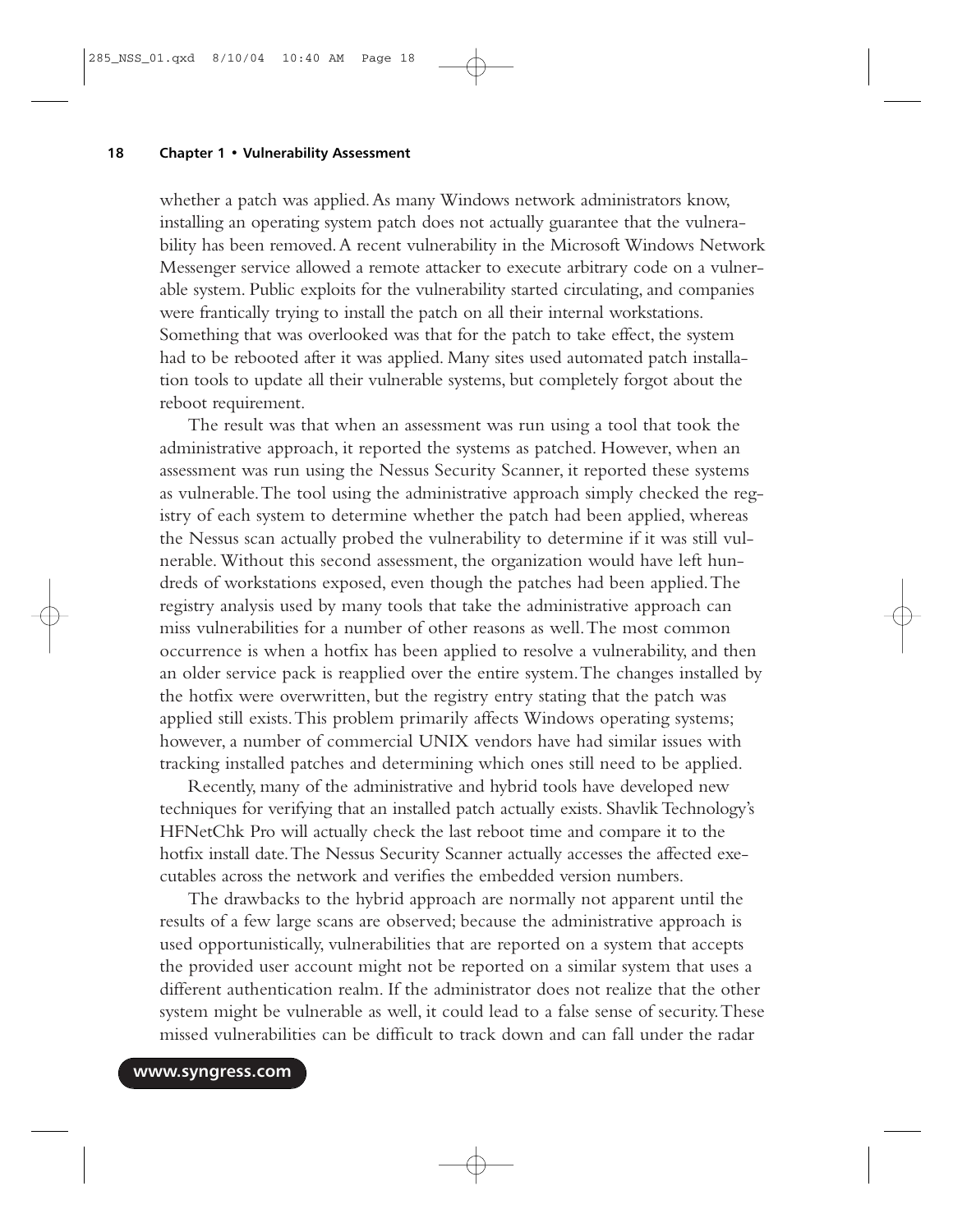of the administrator. Because there is a higher chance of these systems not being patched, the hybrid approach can actually result in more damage during an intrusion or worm outbreak.Although the administrative approach suffers from the same issue, tools using the administrative approach take it for granted that systems outside of the authentication realm will not be tested.

# **Realistic Expectations**

When the first commercial vulnerability assessment tools started becoming popular, they were advertised as being able to magically identify every security hole on your network.A few years ago, this might have been close to the truth.The number of publicly documented vulnerabilities was still quite small, and tracking vulnerability information was an obscure hobby.These days, the scenario is much different, whereas there were a few hundred well-documented vulnerabilities before, there are literally thousands of them now, and they don't even begin to scratch the surface when it comes to the number of flaws that can be used to penetrate a corporate network.

In addition to the avalanche of vulnerabilities, the number and type of devices found on an average corporate network has exploded. Some of these devices will crash, misbehave, or slow to a crawl during a network vulnerability assessment.A vulnerability test designed for one system might cause another application or device to stop functioning altogether, annoying the users of those systems and potentially interrupting the work flow.Assessment tools have a tough job; they have to identify as many vulnerabilities as possible on systems that must be analyzed and categorized on the fly, without reporting false positives, and at the same time avoid crashing devices and applications that simply weren't designed with security in mind. Some tools fare better than others; however, all current assessment tools exhibit this problem in one form or another.

When someone first starts to use a vulnerability assessment system, he or she often notices that the results between subsequent scans can differ significantly. This issue is encountered more frequently on larger networks that are connected through slower links.There are quite a few different reasons for this, but the core issue is that unlike most software processes, remote vulnerability testing is more of an art form than a science. Many assessment tools define a hard timeout for establishing connections to a service or receiving the result of a query. If an extra second or two of latency occurs on the network, the test could miss a valid response.These types of timing issues are common among assessment tools; however, many other factors can play into the consistency of scan results.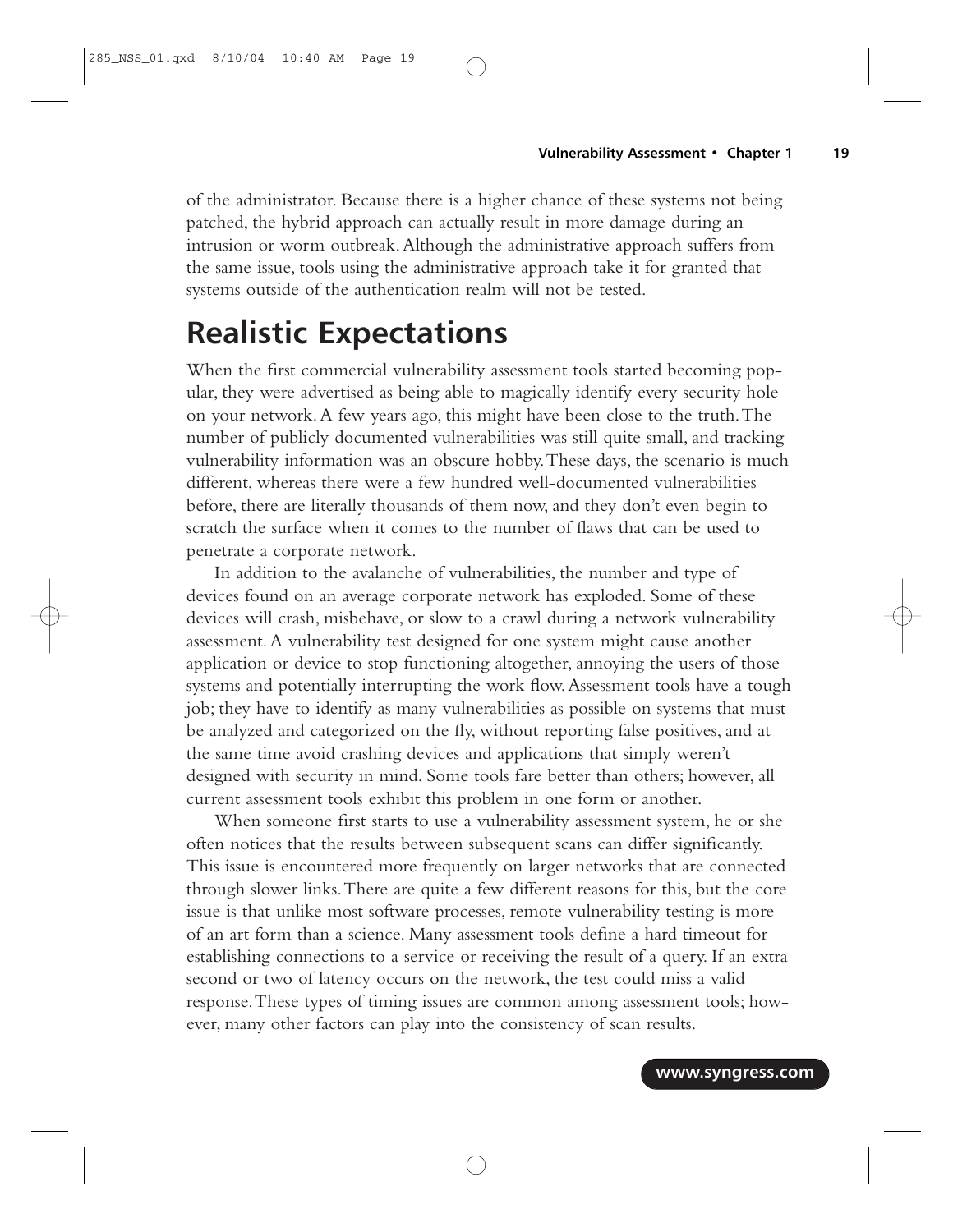Many network devices provide a Telnet console that allows an administrator to reconfigure the system remotely.These devices will often set a hard limit on the number of concurrent network connections allowed to this service. When a vulnerability assessment is launched, it might perform multiple tests on a given port at the same time; this can cause one check to receive a valid response, while another gets an error message indicating that all available connections are being used. If that second check was responsible for testing for a default password on this particular device, it might completely miss the vulnerability. If the same scan was run later, but the default password test ran before one of the others, it would accurately detect the vulnerability at the expense of the other tests.This type of timing problem is much more common on network devices and older UNIX systems than on most modern workstations and servers, but can ultimately lead to inconsistent assessment results.

#### Tools & Traps…

#### **Assessing Print Servers**

Almost all vulnerability assessment tools have one thing in common; they are capable of eating a print server alive. The problem stems from the fact that many print servers offer a variety of network services that can be used to spool documents directly to the attached printer. The most problematic of these services is the Direct Print Protocol, which is a TCP service. This can cause problems with automated assessment tools, as the service identification phase can often cause reams of paper to printed out, covered in what appears to be garbage. Another common issue relates to the custom FTP service that many print servers run. This service will allow authentications using any username and password combination and simply prints out any files that are uploaded. If the assessment tool is looking for insecure FTP configurations, it might end up printing out a test file when running against a print server. To compound matters, quite a few print servers have such shoddy TCP/IP implementations that a simple port scan can take them offline, and a full power cycle is required to return them to service.

Dynamic systems are the bane of the vulnerability assessment tools. If an assessment is in full swing and a user decides to reboot his workstation, the assessment tool will start receiving connection timeouts for the vulnerability tests. Once the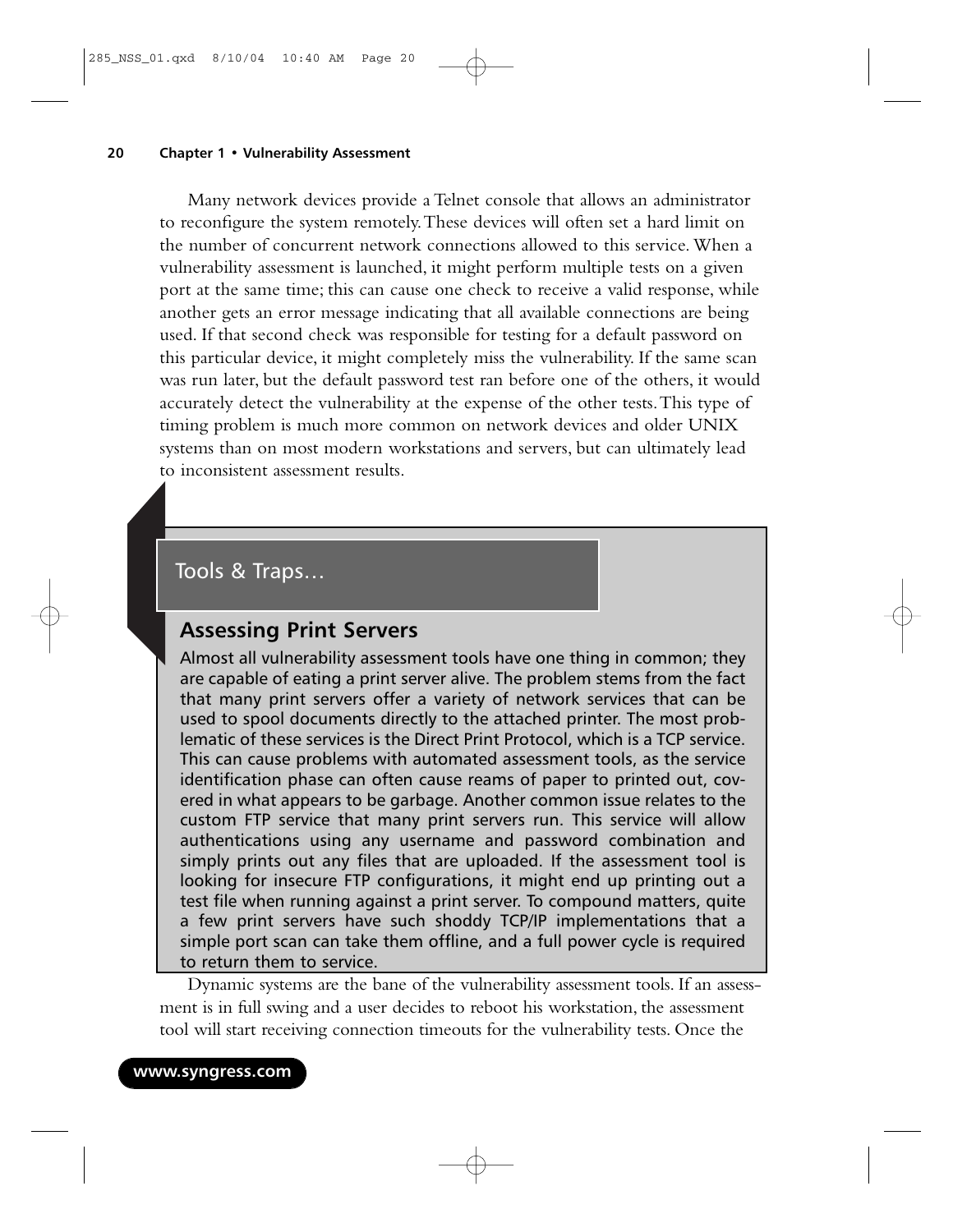system comes back online, any subsequent tests will run normally; however, all tests launched during the period of downtime will result in missing vulnerability results for that system.This type of problem is incredibly difficult to detect when wading through a massive assessment report, and at this time only a handful of commercial systems offer the capability to detect and rescan systems that restart during the assessment process.

Despite the extraordinary amount of refinement and testing that most assessment tools have undergone, false positives continue to annoy network administrators and security consultants alike.As we discussed earlier in the chapter, a false positive is simply a vulnerability that is reported, but does not actually exist on the tested system.These annoyances can build to quite a bit of verification work—before you throw out Nessus or any vulnerability assessment application for the false positive load, take the time to tune it as we show you later in this book. Nonstandard Web servers, backported software packages, and permissive match strings inside vulnerability test scripts are the top causes for false positives.

The Web server software that provides a configuration console for many network devices is notorious for causing false positives; instead of returning a standard "404" error response for nonexistent files, these systems will often return a success message for any file that is requested from the system. In response, almost all of the popular assessment tools have developed some form of Web server fingerprinting that allows their system to work around these strange Web servers. These solutions range from incredibly robust, such as the one found in the recent versions of the Nessus Security Scanner, to almost not worth the bother, as in certain commercial products.

## The Limitations of Automation

Vulnerability assessment tools are still no replacement for a manual security audit by a team of trained security experts.Although many assessment tools will do their best to find common vulnerabilities in all exposed services, relatively simple vulnerabilities are often missed. Custom web applications, written under tight deadlines and for small user bases, often perform inadequate security checks on user input, but automated assessment systems may not find these flaws.Although the chances of an automated assessment tool being able to find a vulnerability in this software are slim, a security analyst experienced with Web application testing could easily pinpoint a number of security issues in a short period of time. Just because an automated assessment does not find any vulnerabilities does not mean that none exist.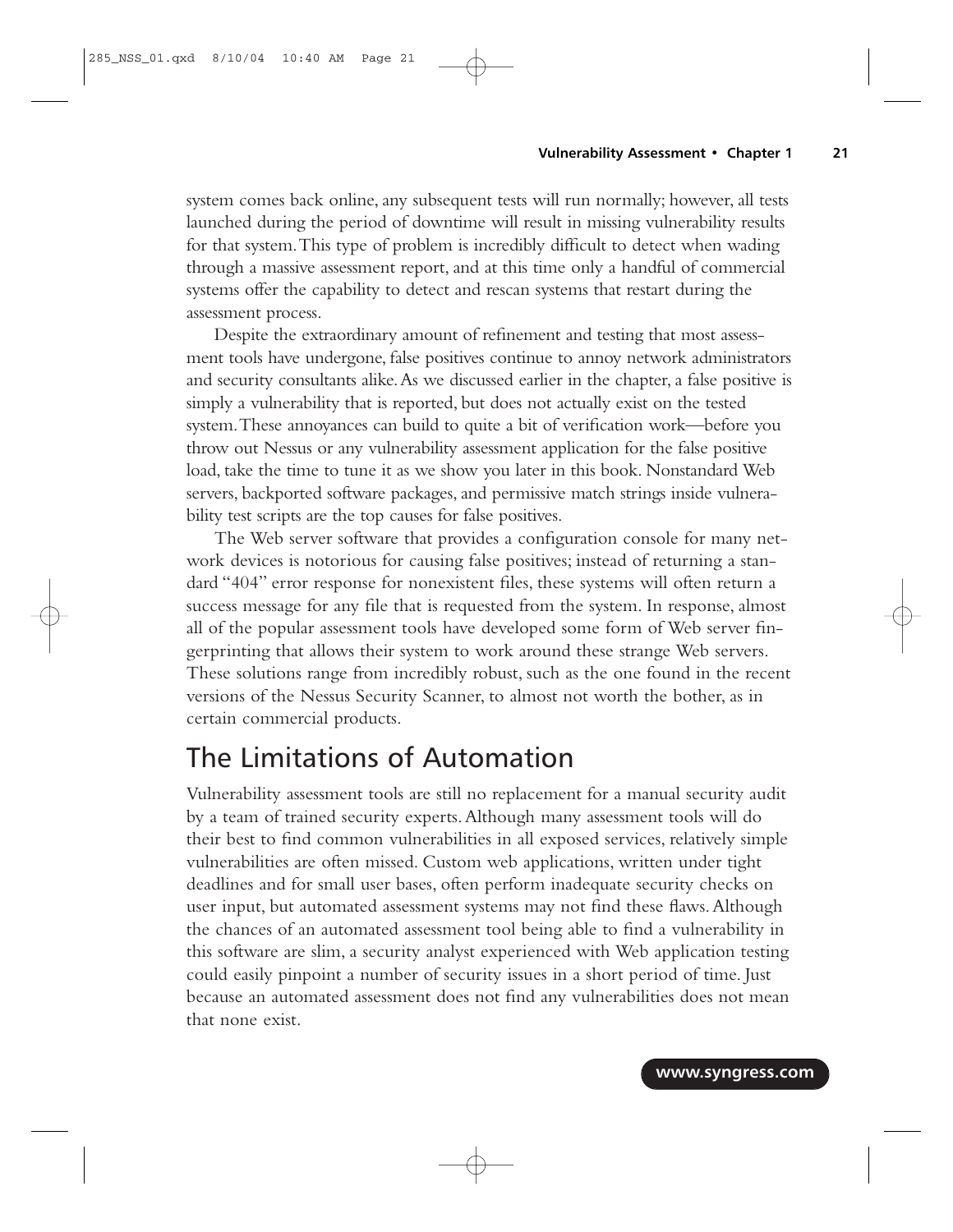## **Summary**

As the number of discovered vulnerabilities increases every day, networks are becoming increasingly difficult to keep secure. Vulnerability assessments have become the preferred method of managing security flaws for many organizations. The ability to quickly identify misconfigured and unpatched systems, combined with the ease of use and accuracy of many assessment tools, has changed the way many administrators manage their systems. Network vulnerability assessments provide the wide view of security weaknesses on a given network, supplemented by host assessment solutions that provide granular hardening steps for critical systems.

The traditional process of system hardening and patch application has been left in the dust; as the sheer quantity of vulnerabilities is more than most administrator teams can keep track of, especially for diverse networks.Automated assessment solutions have come to the rescue, with both stand-alone and subscription-based options.The average administrator no longer needs to become a security savant simply to keep his or her systems secure.The same repeatable process allows administrators to track, resolve, and verify vulnerabilities.

Although almost all assessment tools advertise their capability to detect and report all critical vulnerabilities, the way these systems are designed and the techniques they use for vulnerability tests vary widely. Not all assessment solutions are created equal; tools using the administrative approach are almost useful when it comes to identifying vulnerabilities in network devices and across large networks. At the same time, tools using the outsider approach are restricted by the technical limitations of the vulnerabilities themselves, often ignoring vulnerabilities that they simply are unable to test. Fortunately, many of the more popular solutions have solidified around a hybrid approach for vulnerability testing, allowing for unprecedented levels of accuracy and depth.

Vulnerability assessments are not a security panacea; although they excel at detecting vulnerabilities in widely deployed products, even relatively simply flaws can be missed.The current market of assessment tools can often cause problems with network devices, slow internetwork links, and custom applications. No matter what tool you use, false positives will always be a significant problem; although many solutions have made huge steps in reducing these, backported patches and vague version identifiers will guarantee that these never entirely disappear.The depth and flexibility of a manual security assessment will always be better than any automated solution; there is no replacement for a skilled analyst manually reviewing your systems, network architecture, and in-house applications.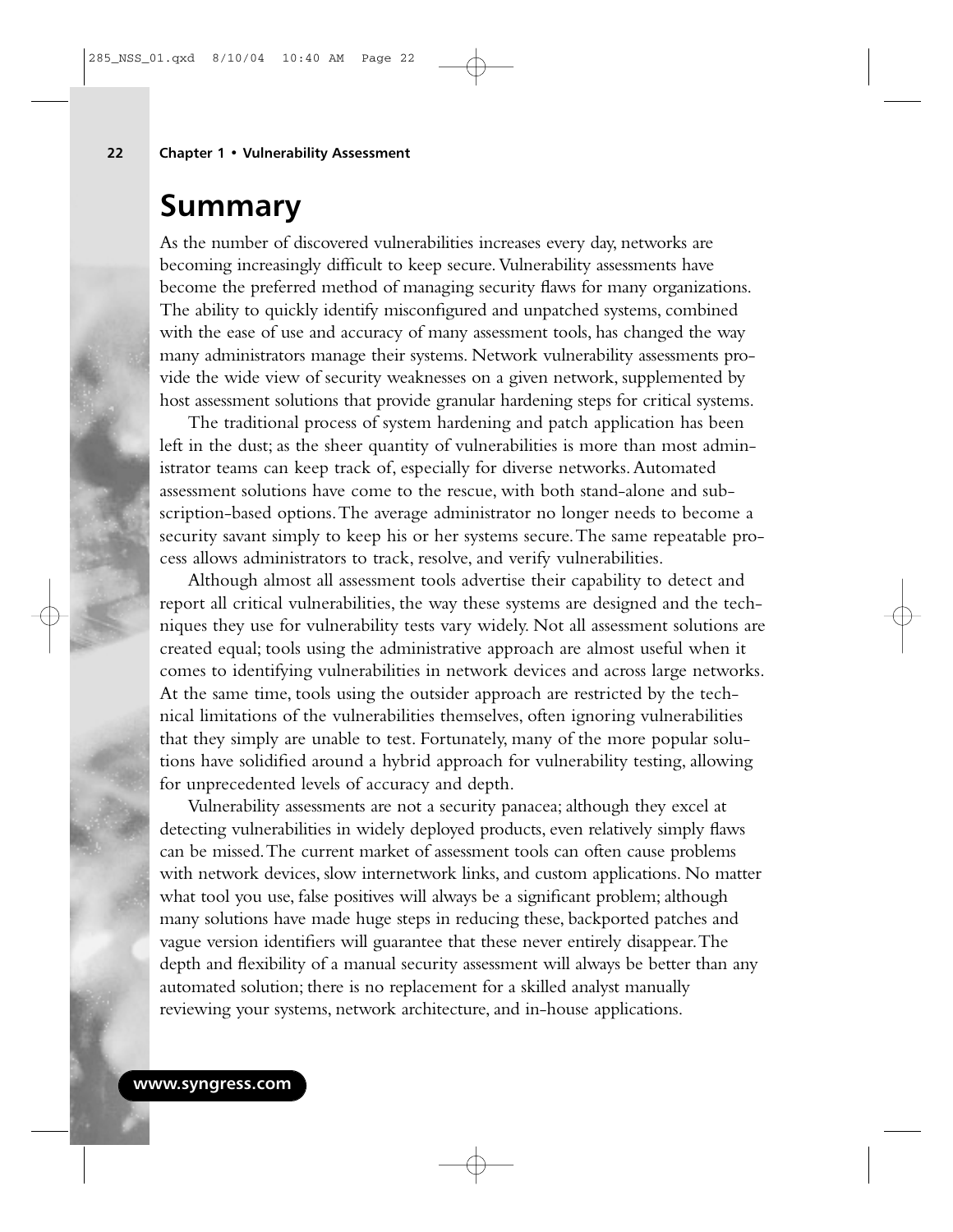# **Solutions Fast Track**

### What Is a Vulnerability Assessment?

- $\boxtimes$  A vulnerability is any flaw that an attacker can use to gain access to a system or network.
- ⊠ Vulnerability assessments provide a snapshot of the security posture of your network.
- ⊠ Host assessments provide detailed information about the weaknesses on a system.
- ⊠ Network assessments pinpoint flaws that a remote attacker can use to gain access.

#### Automated Assessments

- ⊠ Manual assessments are no longer feasible for entire networks due to the sheer number of vulnerabilities that exist.
- ⊠ Stand-alone and subscription assessment models each have distinct advantages.
- $\boxtimes$  Automated assessments tend to follow the same process regardless of the tool.
- ⊠ The assessment process is essentially staged information gathering.

### Two Approaches

- ⊠ Two assessment tools can provide very different results depending on their approach.
- $\boxtimes$  The administrative approach is often safest, but might not be reliable.
- ⊠ The outsider approach provides the same information an attacker would have.
- $⊒$  Robust assessment tools use a hybrid approach for maximum vulnerability coverage.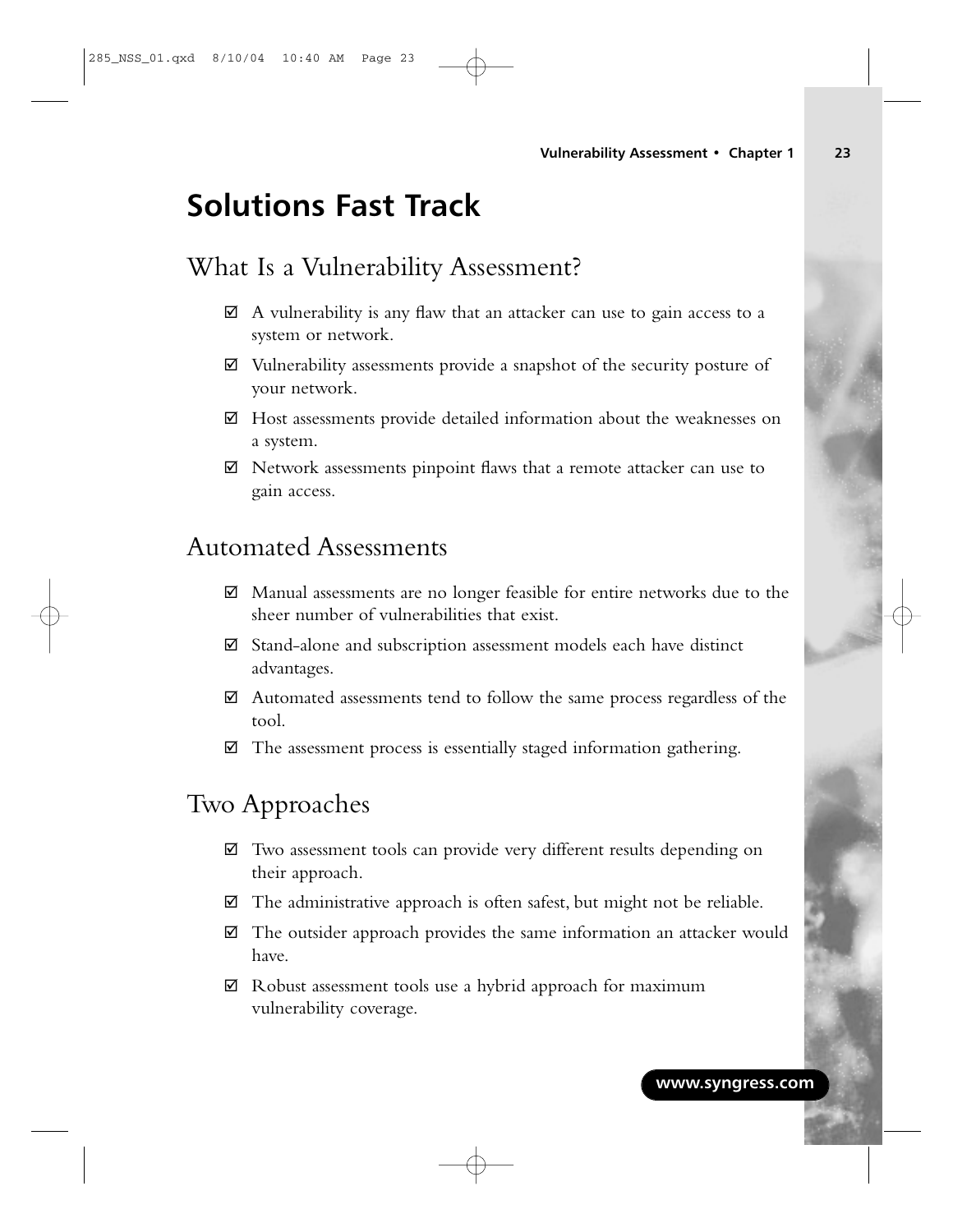### Realistic Expectations

- ⊠ Assessments can cause a myriad of side effects on an average corporate network.
- $\boxtimes$  Consecutive between assessments is often less than ideal.
- $\boxtimes$  False positives will always be an issue, but recent tools are making progress.
- $\boxtimes$  Manual security audits still provide better results than any assessment tool can.
- ⊠ Penetration testing can provide a deeper, if not wider, view of your network, from the perspective of an attacker.

# **Frequently Asked Questions**

The following Frequently Asked Questions, answered by the authors of this book, are designed to both measure your understanding of the concepts presented in this chapter and to assist you with real-life implementation of these concepts. To have your questions about this chapter answered by the author, browse to **www.syngress.com/solutions** and click on the **"Ask the Author"** form. You will also gain access to thousands of other FAQs at ITFAQnet.com.

- **Q:** I am planning to use a vulnerability assessment tool at my organization. Is there any reason to assess the internal networks as well as the external?
- **A:** While systems exposed to the Internet should always be incorporated into a vulnerability assessment plan, internal assessments can actually reduce the risk to the organization even more. When a new worm appears that exploits one or more known vulnerabilities, the first step an organization should take is to secure all external and internal systems.An internal assessment can be used to verify that internal assets are not at risk to an automated attack. Internal networks are vulnerable to infection through users who are compromised through their e-mail clients and Web browsers; a worm infection on an internal network segment can result in the inability for the business to function.Additionally, unethical consultants, disgruntled employees, and visitors using the network can leverage insecure systems to gain access to sensitive information.

**www.syngress.com**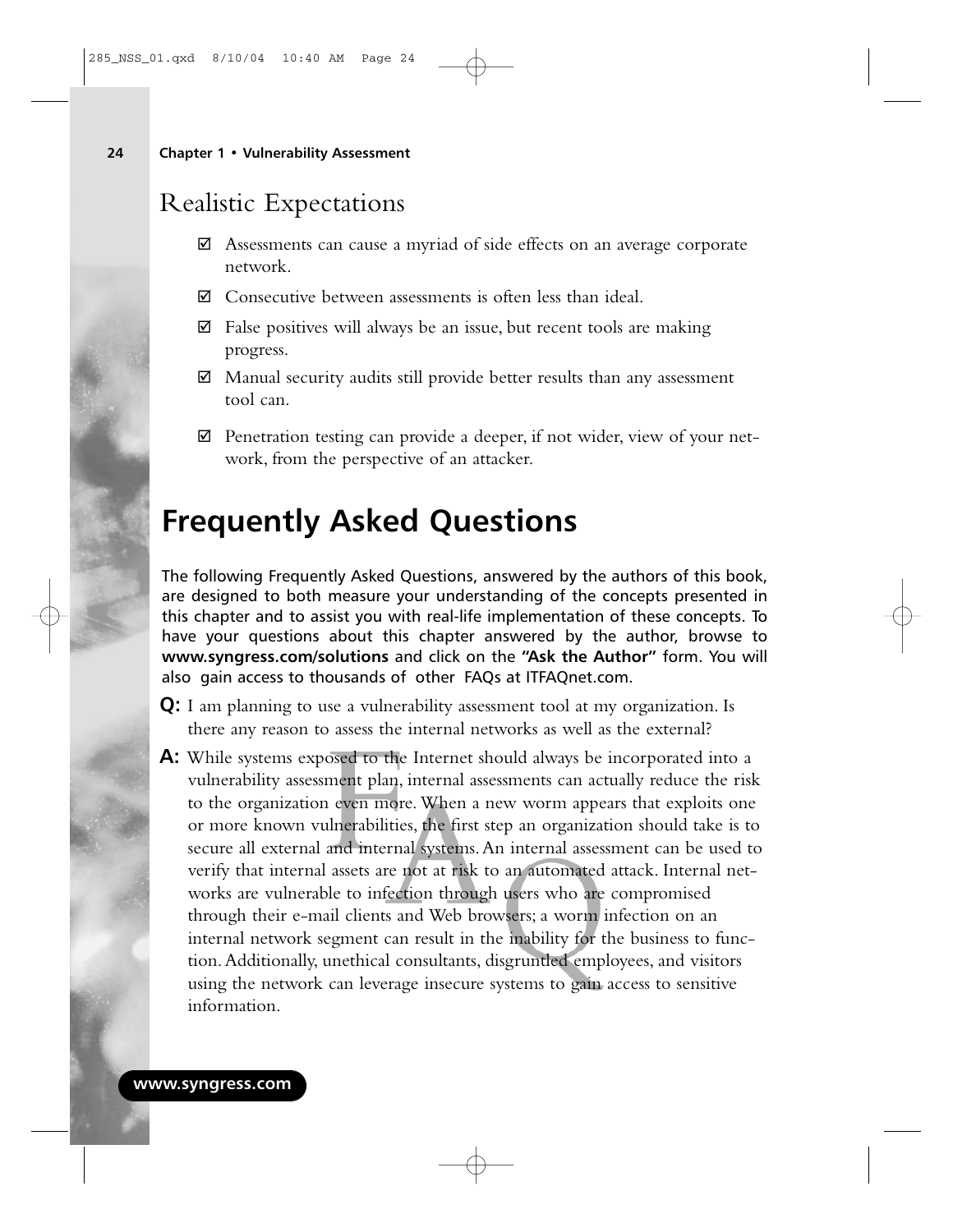- **Q:** What is the difference between a vulnerability assessment and a penetration test?
- **A:** One of the biggest problems with the security industry is consistent naming of services.A strong contributing fact is that many near dishonest security firms are selling "penetration tests" that are nothing more than a vulnerability assessment using automated tools.A vulnerability assessment is the process of identifying vulnerabilities on a network, whereas a penetration test is focused on actually gaining unauthorized access to the tested systems and using that access to the network or data, as directed by the client.A penetration test is a great way to determine how well your security measures respond to a real-life attack and what an attacker could accomplish or compromise, but may not result in a detailed analysis of every system on your network.
- **Q:** Can a vulnerability assessment find users with weak passwords?
- **A:** Although manual vulnerability assessments can include password auditing, automated vulnerability assessment tools are rarely able to detect common or weak passwords.The reason behind this is not that the tool is not technically able to perform the check, but that the process of testing each user could result in an account lockout.This is primarily the case with Windows domains; however, it can also apply to many commercial UNIX systems.While some automated assessment tools will test for accounts with a default or blank password, they would still not be able to detect an account with a simple one-character password. Finally, automatic tools might slow the application or network being tested.This is a part of the security assessment process that needs to be very carefully coordinated with administrators to achieve maximum success while causing a minimum of negative effects for users.
- **Q:** My organization uses an intrusion prevention system (IPS). What complications will this cause with a vulnerability assessment?
- **A:** The goal of an IPS is to block hostile traffic before it reaches a potentially vulnerable system. Many automated assessment solutions depend on being able to send a specially crafted attack probe and to determine whether the system is vulnerable by analyzing the response. If the IPS blocks the initial probe, the vulnerability assessment will not be able to accurately detect that vulnerability.The solution to this is either to configure the IPS to specifically ignore traffic originating from the vulnerability assessment tool, or only run